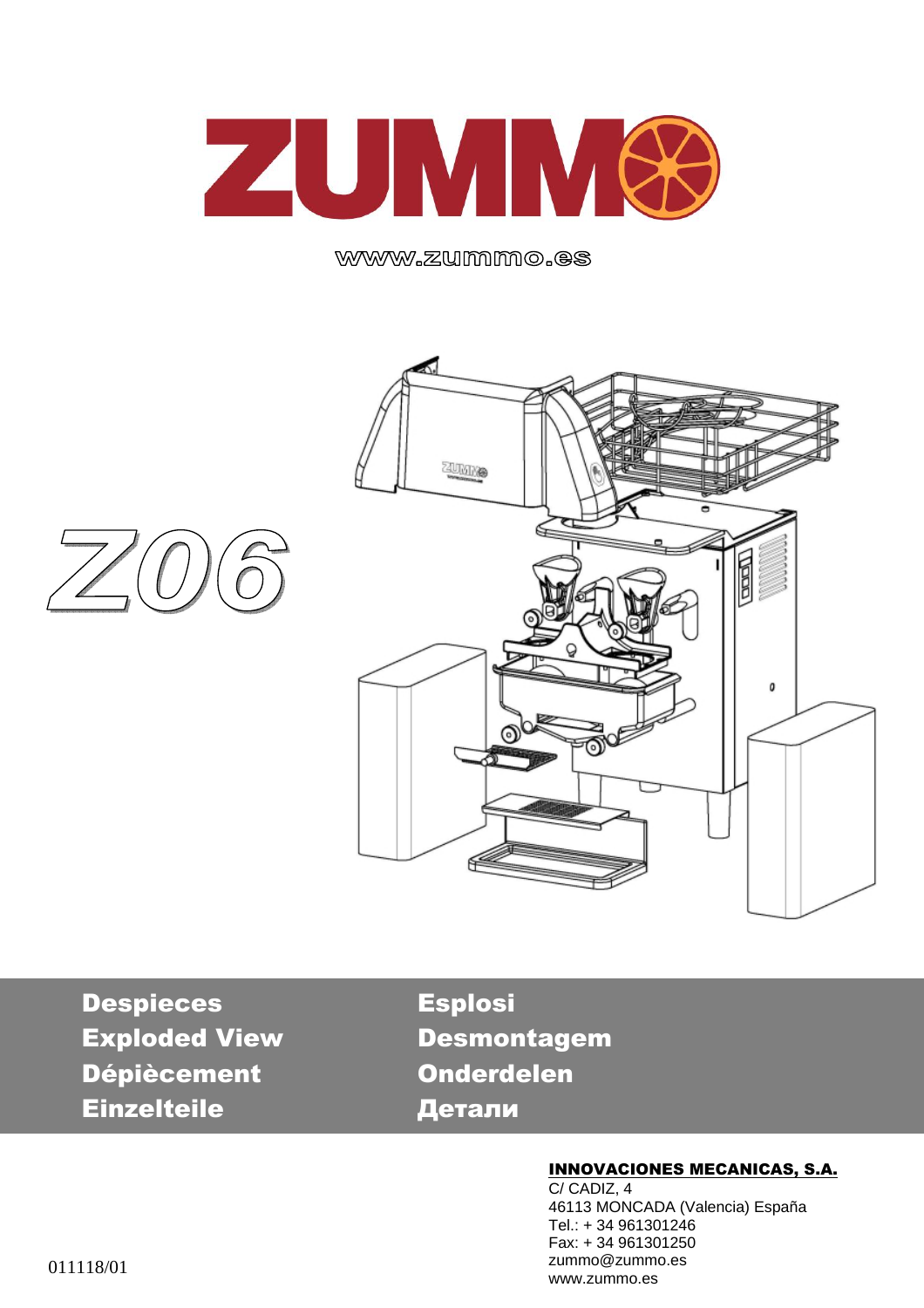| <b>Español</b>                                                                                       | Pag. | 03 |                |    |
|------------------------------------------------------------------------------------------------------|------|----|----------------|----|
| <b>English</b>                                                                                       | Pag. | 04 |                |    |
| <b>Français</b>                                                                                      | Pag. | 05 |                |    |
| <b>Deutsch</b>                                                                                       | Pag. | 06 |                |    |
| Italiano                                                                                             | Pag. | 07 |                |    |
| <b>Português</b>                                                                                     | Pag. | 08 |                |    |
| <b>Nederlands</b>                                                                                    | Pag. | 09 |                |    |
| Русский                                                                                              | Pag. | 10 |                |    |
| Despieces / Exploded View / Dépiècement / Einzelteile<br>Esplosi / Desmontagem / Onderdelen / Детали | Pag. | 11 | $\overline{1}$ | 18 |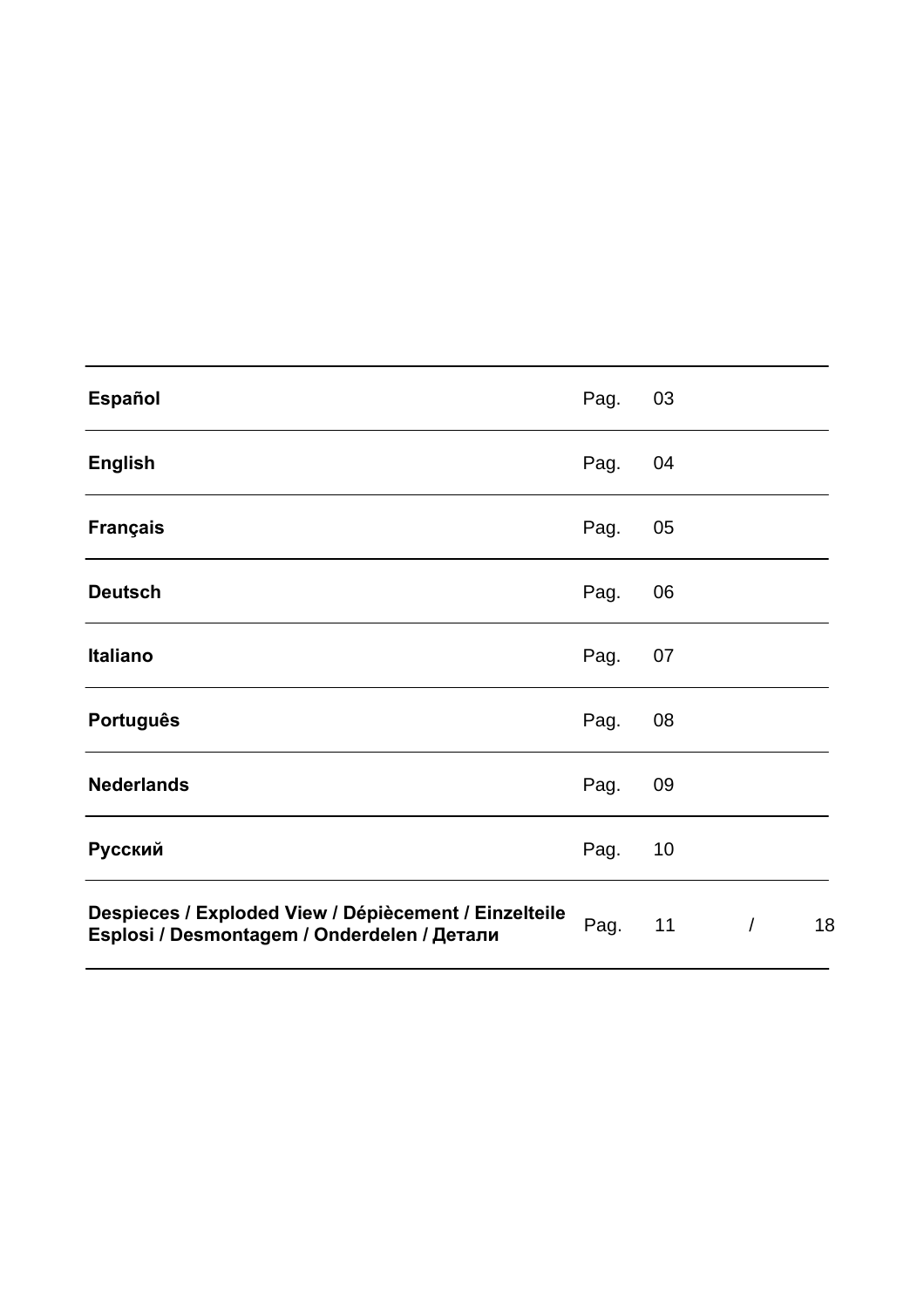

# **LISTA DE COMPONENTES** INNOVACIONES

MECÁNICAS, S.A.

| Código    | Descripción                              |
|-----------|------------------------------------------|
| 0501A00B  | <b>CHASIS</b>                            |
| 0502001G  | TECHO GRIS                               |
| 0502002C  | <b>FRENTE INOX</b>                       |
| 0502003D  | <b>CUERPO</b>                            |
| 0502004   | CUBRECORREDERA CUCHILLA                  |
| 0502005   | CUBRECORREDERA COPA                      |
| 0502006B  | CARATULA 2003M                           |
| 0502007A  | <b>ENGANCHE CARATULA 2003</b>            |
| 0502008   | <b>TOPE ASIENTO LATERAL</b>              |
| 0502009   | ARANDELA SILICONA CARATULA               |
| 0502011A  | REJILLA INFERIOR                         |
| 0502A00B  | CARATULA COMPLETA 2003M                  |
| 0503001   | TEJA ALIMENTADORA                        |
| 0503003   | EJE PALANCA ALIMENTADOR                  |
| 0503004A  | <b>PALANCA</b>                           |
| 0503005A  | VASTAGO ALIMENTADOR                      |
| 0503006   | SOPORTE MUELLE ALIMENTADOR               |
| 0503007   | <b>MUELLE ALIMENTADOR</b>                |
| 0503010   | <b>CESTA Y RAMPA</b>                     |
| 0504001A  | REDUCTOR CUÑAT TIPO SX-50, 1= 36:1(CAJA) |
| 0504002B  | MOTOR 0.33CV 225v 50Hz (11-02-99)        |
| 0504005   | POLEA ENTRADA REDUCTOR (60 XL 037)       |
| 0504006   | <b>PIÑON</b>                             |
| 0504007   | ARANDELA BULON Y PIÑONES                 |
| 0504008   | <b>PUENTE</b>                            |
| 0504009A  | <b>BULON BIELA SUPERIOR</b>              |
| 0504010   | <b>BIELA</b>                             |
| 0504012   | <b>CORREDERA PUENTE</b>                  |
| 0504013   | PASADOR CHAPA EMPUJADORA                 |
| 0504014-1 | CORREDERA COPAS CON INSERTO              |
| 0504015A  | CORREDERA CUCHILLA                       |
| 0504016   | <b>TIRANTE CORREDERA COPAS</b>           |
| 0504017   | RESORTE CORREDERA COPAS                  |
| 0504019   | CORREA DENTADA 190XL 037                 |
| 0504020   | JUNTA PLANA GOMA Ø7.5/15X1.5             |
| 0504026   | EJE SALIDA REDUCTOR SX50                 |
| 0504027   | ANCLAJE MOTOR ZUMMITO                    |
| 0504027-2 | SUPLEMENTO MOTOR (REDONDO)               |
| 0504028   | COPIADOR+BULON BIELA INFERIOR+CHAVETA    |
| 0504A00   | CONJUNTO EMPUJADOR                       |
| 0504B00   | CONJUNTO EJE SOPORTE CUCHILLA            |
| 0504B04   | CHAVETA EJE CUCHILLA                     |
| 0505002G  | <b>BANDEJA PORTAPIÑAS GRIS</b>           |
| 0505003G  | <b>CUCHILLA Z05 GRIS</b>                 |
| 0505004G  | BOLA 80 (GRIS CLARO)                     |
| 0505005G  | BOLA 67 (GRIS OSCURO)                    |
| 0505006G  | COPA 90 (GRIS CLARO)                     |
| 0505007G  | COPA 75 (GRIS OSCURO)                    |
| 0505009A  | EJE COPA                                 |
|           |                                          |

| Código<br>0505010A | Descripción<br>TUERCA COPAS CON JUNTA |
|--------------------|---------------------------------------|
| 0505010A-1         | <b>TUERCA COPAS</b>                   |
| 0505010A-2         | JUNTA ∅20 PARA TUERCA                 |
| 0505011A           | EJE CON PLETINA                       |
|                    |                                       |
| 0505014            | <b>FILTRO BANDEJA</b>                 |
| 0505015G           | FILTRO COMPLETO Z06                   |
| 0505016            | <b>GOMA EXTRACCION CORTEZA</b>        |
| 0505020            | POMO INOX M5                          |
| 0506001/2A         | PLACA ELECTRÓNICA ZUMMEM 230v         |
| 0506002C           | SOPORTE MICRO CONTADOR                |
| 0506003            | SOPORTE MICRO CARATULA                |
| 0506005/1          | FLEJE MICRO CARATULA                  |
| 0506006/1          | FLEJE MICRO BANDEJA                   |
| 0506007            | <b>MICRO BRAZO CORTO</b>              |
| 0506008            | <b>MICRO BRAZO LARGO</b>              |
| 0506010            | <b>CABLE DE RED</b>                   |
| 0506014            | <b>BASE RED CON FUSIBLES</b>          |
| 0506015            | <b>INTERRUPTOR BIPOLAR NEGRO</b>      |
| 0506021            | PASAMUROS CHAPA ZUMMITO               |
| 0508002            | <b>CUBETA INOX Z06</b>                |
| 0508008G           | <b>BANDEJA POSAVASOS GRIS</b>         |
| 0508009            | REJILLA POSAVASOS                     |
| 0508013            | SOPORTE GOMA 85 mm                    |
| 4/9                | POLEA MOTOR (14XL 037)                |
| 6/2                | <b>BULON PORTARRODAMIENTO</b>         |
| 10/1/2A            | SERIGRAFIA Z06 GRIS                   |
| 10/21              | CONDENSADOR 30 µf                     |
| I-7982- Ø3.5X9.5   | INOX.TOR.R.CHAP.Ø3.5X9.5 DIN-7982     |
| I-7985-M4X12       | INOX. TORNILLO M4x12 DIN-7985         |
| I-84-M4X10         | INOX TORNILLO M4X10 DIN-84            |
| I-9021-M4          | INOX. ARAND PLANA ANCHA M4 DIN-9021   |
| I-963-M4X10        | INOX. TOR. AVELLAN. M4x10 DIN-963     |
| I-985-M4           | INOX. TUERCA FRENO M4 DIN-985         |
| ROD.608ZZ          | RODAMIENTO 608ZZ-C3 SKF               |
| T-30/15-M6         | AMORTIGUADOR SOPORTE MOTOR            |
| T-471-E8           | ANILLO DE SEGURIDAD E-8, DIN-471      |
| T-6885A-6X6X28     | CHAVETA 6x6x28 DIN-6885A              |
| T-7991-M6X30       | TOR. ALLEN AVELL. M6x30 DIN-7991      |
| T-912-M8X35        | TORNILLO ALLEN M8x35 DIN-912 CINCADO  |
| T-912-M8X80        | TORNILLO ALLEN M8x80 DIN-912          |
| T-933-M8X20        | TORNILLO EXAG. M8x20 DIN-933 CINCADO  |
| V0001              | GOMA INSONORIZANTE 150X150            |
| V0016              | TERM. REMACHABLE TOMA TIERRA.         |
| V0017              | TUER. RAPIDA DE SEGURIDAD NUL-515-1B  |
| V0018              | EMPALME DE CADENA 06B-1 9.525 X 5.72  |
| V0081              | KIT ENGANCHE CARATULA Z05 (2003)      |
| V0133              | ARANDELA SUPLEMENTO BOLA              |
|                    |                                       |

**NO OLVIDE MENCIONAR EL NÚMERO DE SERIE Y MODELO DE EXPRIMIDOR CUANDO REALICE SUPEDIDO.**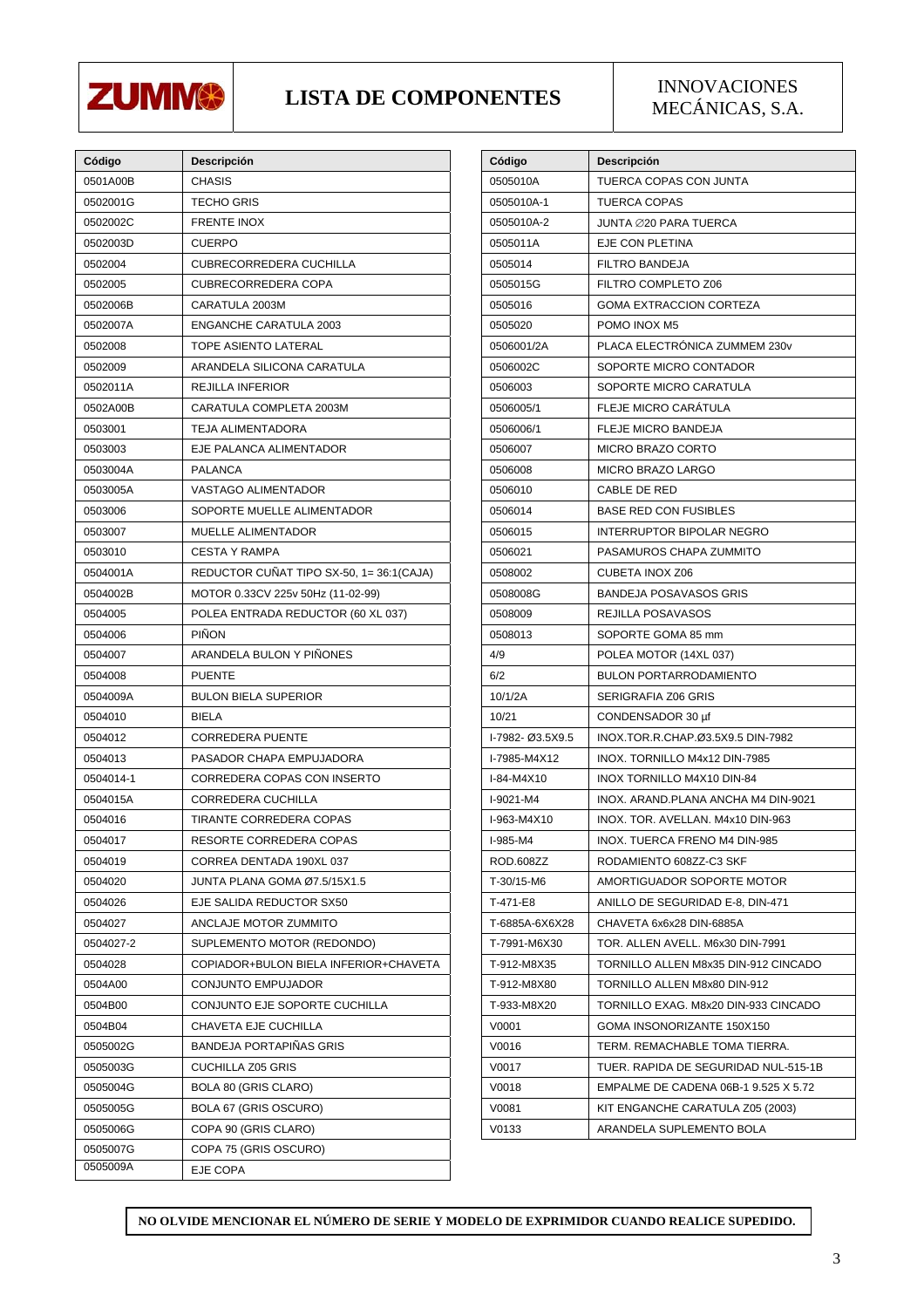

#### **LIST OF COMPONENTS** INNOVACIONES

MECÁNICAS, S.A.

| Code      | <b>Description</b>                      |
|-----------|-----------------------------------------|
| 0501A00B  | CHASSIS                                 |
| 0502001G  | GREY SQUEEZER TOP                       |
| 0502002C  | STAINLESS STEEL FRONT                   |
| 0502003D  | <b>BODY</b>                             |
| 0502004   | <b>BLADE SLIDE COVER</b>                |
| 0502005   | <b>CUP SLIDE COVER</b>                  |
| 0502006B  | COMPACT FRONT COVER (PLASTIC ONLY)      |
| 0502007A  | COVER CLASP (COMPACT FRONT COVER)       |
| 0502008   | SIDE BASE STOP                          |
| 0502009   | <b>SILICONE WASHER</b>                  |
| 0502011A  | LOWER GRILL ZUMMitO                     |
| 0502A00B  | <b>COMPACT FRONT COVER</b>              |
| 0503001   | <b>FEEDER PADDLE</b>                    |
| 0503003   | FEEDER LEVER SHAFT                      |
| 0503004A  | <b>FEEDER LEVER</b>                     |
| 0503005A  | <b>FEED PADDLE ROD</b>                  |
| 0503006   | FEEDER SPRING SUPPORT                   |
| 0503007   | <b>FEEDER SPRING</b>                    |
| 0503010   | <b>BASKET AND FEEDER RAMP</b>           |
| 0504001A  | GEAR BOX TYPE SX-50 i=36:1 (BOX)        |
| 0504002B  | MOTOR 0,33CV, 225v 50Hz                 |
| 0504005   | GEAR BOX POLEY (60XL 037)               |
| 0504006   | <b>PINION</b>                           |
| 0504007   | <b>BOLT &amp; PINIONS WASHER</b>        |
| 0504008   | <b>RACK</b>                             |
| 0504009A  | BOLT (UPPER CONNECTING ROD)             |
| 0504010   | <b>CONNECTING ROD</b>                   |
| 0504012   | RACK SLIDE                              |
| 0504013   | PRESS PLATE FASTENER                    |
| 0504014-1 | <b>CUP SLIDE</b>                        |
| 0504015A  | <b>BLADE SLIDE</b>                      |
| 0504016   | <b>CUP SLIDE BAR</b>                    |
| 0504017   | CUP SLIDE SPRING Z05-Z08                |
| 0504019   | <b>BELT 190XL 037</b>                   |
| 0504020   | PLASTIC WASHER 7,5/15 X 1,5             |
| 0504026   | SHAFT (GEAR BOX SX-50)                  |
| 0504027   | <b>MOTOR ANCHOR</b>                     |
| 0504027-2 | MOTOR CORRECTION ATTACHEMENT            |
| 0504028   | BEVEL GEAR+LOWER CONNECTING ROD<br>BOLT |
| 0504A00   | PRESS SET                               |
| 0504B00   | <b>BLADE SHAFT</b>                      |
| 0504B04   | <b>BLADE SHAFT COTTER</b>               |
| 0505002G  | SQUEEZING TRAY (GREY)                   |
| 0505003G  | BLADE Z05 (GREY)                        |
| 0505004G  | BALL 80 (BRIGHT GREY)                   |
| 0505005G  | BALL 67 (DARK GREY)                     |
| 0505006G  | CUP 90 (BRIGHT GREY)                    |
| 0505007G  | CUP 75 (DARK GREY)                      |
| 0505009A  | <b>CUP SHAFT</b>                        |
| 0505010A  | FASTENING NUT WITH RAKED JOINT          |

| Code             | <b>Description</b>                           |
|------------------|----------------------------------------------|
| 0505010A-1       | <b>CUP NUT</b>                               |
| 0505010A-2       | FASTENING NUT JOIN ∅20                       |
| 0505011A         | SQUEEZING-TRAY SHAFT                         |
| 0505014          | <b>TRAY FILTER</b>                           |
| 0505015G         | FILTER Z06                                   |
| 0505016          | PEEL EXTRACTING BANDS                        |
| 0505020          | M5 S.STEEL KNOB                              |
| 0506001/2A       | PROGRAMMER ZUMMEN 230V                       |
| 0506002C         | MICRO-COUNTER HOLDER                         |
| 0506003          | <b>COVER MICRO HOLDER</b>                    |
| 0506005/1        | <b>COVER MICRO HOOP</b>                      |
| 0506006/1        | SQUEEZING TRAY-MICRO CLAMP                   |
| 0506007          | <b>MICRO (SHORT)</b>                         |
| 0506008          | MICRO (LONG)                                 |
| 0506010          | POWER CORD                                   |
| 0506014          | POWER BASE WITH FUSES                        |
| 0506015          | <b>BLACK BIPOLAR SWITCH</b>                  |
| 0506021          | CONNECTION                                   |
| 0508002          | Z06 S.STEEL BIN                              |
| 0508008G         | <b>GREY DRIP TRAY</b>                        |
| 0508009          | <b>DRIP GRATE</b>                            |
| 0508013          | RUBBER MOUNT (85mm)                          |
| 4/9              | MOTOR POLEY (14 XL 037)                      |
| 6/2              | BOLT (BALL BEARING HOLDER)                   |
| 10/1/2A          | Z06 GREY SERIGRAPHY                          |
| 10/21            | CONDENSER 30 µf                              |
| I-7982- Ø3.5X9.5 | COUNTERSUNK HEAD SCREW Ø3.5X9.5 DIN-<br>7982 |
| I-7985-M4X12     | DIN-7985 STAINLESS STEEL BOLT M4X12          |
| I-84-M4X10       | S.STEEL SCREW M4X10 DIN-84                   |
| I-9021-M4        | FLAT WASHER M4 DIN-9021                      |
| I-963-M4X10      | COUNTERSUNK HEAD SCREW M4X10 DIN-<br>963     |
| I-985-M4         | S.STEEL SCREW M4 DIN-985                     |
| ROD.608ZZ        | BALLS BEARING 608ZZ-C3 SKF                   |
| T-30/15-M6       | MOTOR PAD T-30/15-M6                         |
| T-471-E8         | SAFETY RING E-8 DIN-471                      |
| T-6885A-6X6X28   | COTTER 6x6x28 DIN-6885A                      |
| T-7991-M6X30     | COUNTERSUNK HEAD SCREW M6X30 DIN-<br>7991    |
| T-912-M8X35      | ALLEN SCREW M8x35 DIN-912                    |
| T-912-M8X80      | ALLEN SCREW M8x80 DIN-912                    |
| T-933-M8X20      | SCREW EXAG. M8x20 DIN-933                    |
| V0001            | INSULATING PAD (150X150)                     |
| V0016            | <b>GROUND CONNECTOR</b>                      |
| V0017            | SAFETY NUT NUL-515-1B                        |
| V0018            | CHAIN JOINT 06B-1 9,525x5,72                 |
| V0081            | FRONTCOVER CLASP KIT Z05 (2003)              |
| V0133            | <b>JUICE TRAY WASHER</b>                     |

**PLEASE REMEMBER TO MENTION YOUR JUICER MODEL AND SERIAL NUMBER WHEN MAKING YOUR ORDERS.**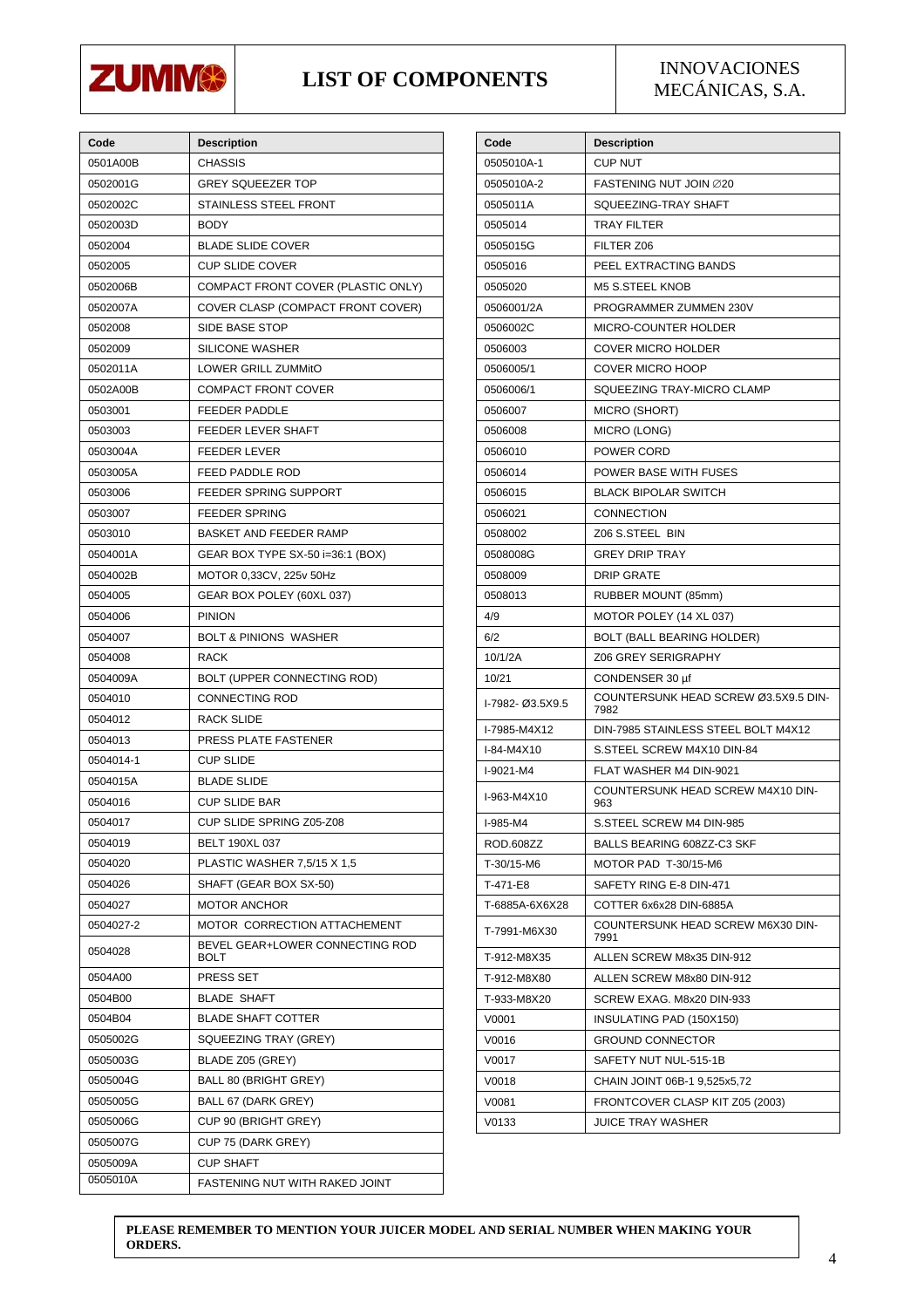

#### LISTE DE COMPOSANTS NEGÁNICAS SA

# MECÁNICAS, S.A.

| Código    | Descripción                                     |
|-----------|-------------------------------------------------|
| 0501A00B  | CHASSIS                                         |
| 0502001G  | PARTIE SUPÉRIEURE GRIS                          |
| 0502002C  | <b>COUVERCLE INOX</b>                           |
| 0502003D  | <b>CORPS</b>                                    |
| 0502004   | CACHE COULISSE LAME                             |
| 0502005   | CACHE COULISSE GOBELETS                         |
| 0502006B  | PROTECTION 2003M                                |
| 0502007A  | CLIP COUVERCLE 2003                             |
| 0502008   | <b>BUTOIRE PARTIE LATERALE</b>                  |
| 0502009   | RONDELLE EN SILICONE POUR PROTECTION            |
| 0502011A  | GRILLE INFERIEURE ZUMMITO                       |
| 0502A00B  | PROTECTION COMPLETE 2003                        |
| 0503001   | <b>GOULOTTE D'ALIMENTATION</b>                  |
| 0503003   | AXE LEVIER D'ALIMENTATION                       |
| 0503004A  | <b>LEVIER</b>                                   |
| 0503005A  | TIGE ALIMENTATION                               |
| 0503006   | SUPPORT RESSORT ALIMENTATEUR                    |
| 0503007   | <b>RESSORT D'ALIMENTATION</b>                   |
| 0503010   | PANIER ET RAMPE                                 |
| 0504001A  | RÉDUCTEUR CUÑAT TYPE SX-50 i=36:1<br>(CARCASSE) |
| 0504002B  | MOTEUR 0.33CV 225v 50Hz (11-02-99)              |
| 0504005   | POULIE ENTRÉE RÉDUCTEUR (60 XL 037)             |
| 0504006   | <b>PIGNON</b>                                   |
| 0504007   | RONDELLE BOULON ET PIGNONS                      |
| 0504008   | PLAQUE DE CONNEXION                             |
| 0504009A  | BOULON BIELLE SUPÉRIEURE                        |
| 0504010   | <b>BIELLE</b>                                   |
| 0504012   | COULISSE PLAQUE DE CONNEXION                    |
| 0504013   | GOUPILLE TÔLE POUSSÉE                           |
| 0504014-1 | COULISSE GOBELET AVEC INSERT                    |
| 0504015A  | <b>COULISSE LAME</b>                            |
| 0504016   | BARRETE COULISSE GOBELETS                       |
| 0504017   | RESSORT COULISSE GOBELETS                       |
| 0504019   | COURROIE DENTÉE<br>190 XL 037                   |
| 0504020   | JOINT PLAT CAOUTCHOUC Ø7.5/15X1.5               |
| 0504026   | AXE SORTIE RÉDUCTEUR SX-50                      |
| 0504027   | ANCLAGE MOTEUR ZUMMITO                          |
| 0504027-2 | SUPPLEMENT MOTEUR                               |
| 0504028   | COPIEUR+BOULON+BIELLE<br>INFÉRIEURE+CLAVETTE    |
| 0504A00   | <b>ENSEMBLE POUSSÉE</b>                         |
| 0504B00   | ENSEMBLE AXE SUPPORT LAME                       |
| 0504B04   | <b>CLAVETTE AXE LAME</b>                        |
| 0505002G  | PORTE BOULES GRIS                               |
| 0505003G  | LAME Z05 GRIS                                   |
| 0505004G  | <b>BOULE 80 (GRIS CLAIR)</b>                    |
| 0505005G  | BOULE 67 (GRIS FONCÉ)                           |
| 0505006G  | GOBELET 90 (GRIS CLAIR)                         |
| 0505007G  | GOBELET 75 (GRIS FONCÉ)                         |
| 0505009A  | AXE COUPES                                      |

| Código           | Descripción                        |
|------------------|------------------------------------|
| 0505010A         | ECROU COUPES AVEC JOINTE           |
| 0505010A-1       | <b>ECROU COUPES</b>                |
| 0505010A-2       | JOINTE ∅20                         |
| 0505011A         | AXE AVEC PLAQUE                    |
| 0505014          | FILTRE PLATEAU                     |
| 0505015G         | FILTRE COMPLET Z06                 |
| 0505016          | <b>ELASTIQUE EXTRACTION PEAU</b>   |
| 0505020          | POMMEAU INOX M5                    |
| 0506001/2A       | PLATINE ELECTRONIQUE 230V 50HZ     |
| 0506002C         | SUPPORT MICRO COMPTEUR             |
| 0506003          | SUPPORT MICRO PORTECTION           |
| 0506005/1        | SUPPORT MICRO PORTECTION           |
| 0506006/1        | FEUILLARD MICRO PLATEAU            |
| 0506007          | MICRO BRAS COURT                   |
| 0506008          | <b>MICRO BRAS LONG</b>             |
| 0506010          | <b>CABLE D'ALIMENTATION</b>        |
| 0506014          | PRISE D'ALIMENTATION AVEC FUSIBLES |
| 0506015          | NTERRUPTEUR BIPOLAIRE NOIR         |
| 0506021          | ISOLATEUR TÖLE ZUMMITO             |
| 0508002          | CUVE INOX Z06                      |
| 0508008G         | PLATEAU PORTE VERRES GRIS          |
| 0508009          | <b>GRILLE PORTE VERRES</b>         |
| 0508013          | SUPPORT CAOUTCHOUC 85mm            |
| 4/9              | POULIE MOTEUR (14 XL)              |
| 6/2              | <b>BOULON PORTE-ROULEAU</b>        |
| 10/1/2A          | SERIGRAPHIE Z06 GRIS               |
| 10/21            | CONDENSATEUR 30 µF                 |
| I-7982-Ø 3.5X9.5 | INOX.VIS R.TÖLE.Ø3.5X9.5 DIN-7982  |
| I-7985-M4X12     | VIS INOXM4x12 DIN-7985             |
| I-84-M4X10       | VIS M4X10 DIN-.84                  |
| I-9021-M4        | RONDELLE INOX M4 DIN-9021          |
| I-963-M4X10      | INOX. VIS FRAISÉE M4x10 DIN-963    |
| I-985-M4         | INOX. ECROU FREIN M4 DIN-985       |
| <b>ROD.608ZZ</b> | ROULEMENT 608ZZ-C3 SKF             |
| T-30/15-M6       | GOMME MOTEUR T-30/15-M6            |
| T-471-E8         | ANNEAU DE SECURITE E-8 DIN-471     |
| T-6885A-6X6X28   | VIS 6X6X28 DIN-6885-A              |
| T-7991-M6X30     | VIS ALLEN FRAISÉE M6x30 DIN-7991   |
| T-912-M8X35      | VIS M8X35 DIN - 912                |
| T-912-M8X80      | VIS M8X80 DIN-912                  |
| T-933-M8X20      | VIS M8X20 DIN-933                  |
| V0001            | <b>GOMME INSONORIZANTE</b>         |
| V0016            | CONNECTEUR SOL                     |
| V0017            | ÉCROU RAPIDE DE SÉC. NUL-515-1B    |
| V0018            | RACCORD CHAÎNE 06B-1 9.525x5.72    |
| V0081            | KIT FIXATION PROTECTION Z05 (2003) |
| V0133            | RONDELLA DI SFERA                  |

**N'OUBLIEZ PAS DE SPÉCIFIER LE NUMÉRO DE SÉRIE ET LE MODÈLE DE VOTRE PRESSE-AGRUMES LORSQUE VOUS PASSEZ VOTRE COMMANDE.**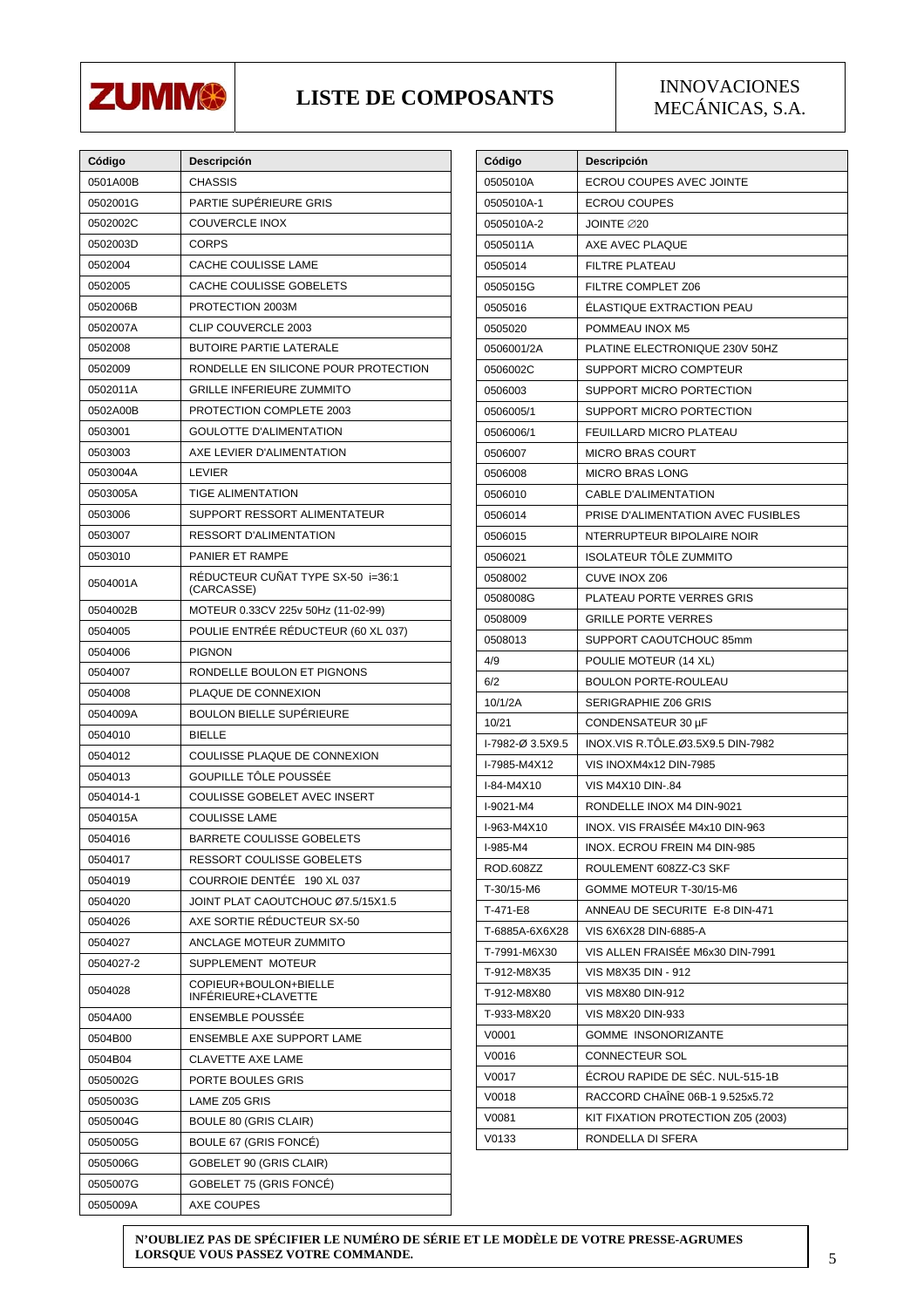

### **LISTE DER BAUTEILE** INNOVACIONES

MECÁNICAS, S.A.

| Ref.      | Bezeichnung                               |
|-----------|-------------------------------------------|
| 0501A00B  | GEHÄUSE                                   |
| 0502001G  | <b>DACH GRAU</b>                          |
| 0502002C  | <b>FRONT ROSTFREI</b>                     |
| 0502003D  | <b>KÖRPER</b>                             |
| 0502004   | ABDECKUNG SCHIEBER MESSER                 |
| 0502005   | ABDECKUNG SCHIEBER KELCH                  |
| 0502006B  | BESCHRIFTUNG 2003M                        |
| 0502007A  | EINHÄNGEVORRICHTUNG BESCHRIFTUNG<br>2003  |
| 0502008   | ANSCHLAG SEITLICHE AUFNAHME               |
| 0502009   | SILIKONSCHEIBE BESCHRIFTUNG               |
| 0502011A  | <b>GITTER UNTEN</b>                       |
| 0502A00B  | BESCHRIFTUNG KOMPLETT 2003M               |
| 0503001   | ZUFUHRPLATTE                              |
| 0503003   | ACHSE ZUFÜHRHEBEL                         |
| 0503004A  | HEBEL                                     |
| 0503005A  | ZUFÜHRSTANGE                              |
| 0503006   | HALTERUNG ZUFÜHRFEDER                     |
| 0503007   | ZUFÜHRFEDER                               |
| 0503010   | KORB UND RAMPE                            |
| 0504001A  | CUÑAT GETRIEBE TYP SX-50 i=36:1 (GEHÄUSE) |
| 0504002B  | MOTOR 0.33CV 225v 50Hz (11-02-99)         |
| 0504005   | SCHEIBE EINGANG GETRIEBE (60 XL 037)      |
| 0504006   | <b>RITZEL</b>                             |
| 0504007   | SCHEIBE BOLZEN UND RITZEL                 |
| 0504008   | <b>BRÜCKE</b>                             |
| 0504009A  | <b>BOLZEN OBERE STANGE</b>                |
| 0504010   | <b>STANGE</b>                             |
| 0504012   | SCHIEBER BRÜCKE                           |
| 0504013   | STIFT DRÜCKBLECH                          |
| 0504014-1 | SCHIEBER KELCH MIT EINSCHUB               |
| 0504015A  | <b>SCHIEBER MESSER</b>                    |
| 0504016   | <b>GURT SCHIEBER KELCHE</b>               |
| 0504017   | FEDER SCHIEBER KELCHE                     |
| 0504019   | ZAHNRIEMEN 190 XL 037                     |
| 0504020   | FLACHDICHTUNG GUMMI Ø7.5/15X1.5           |
| 0504026   | ACHSE AUSGANG GETRIEBE SX-50              |
| 0504027   | <b>VERANKERUNG MOTOR ZUMMITO</b>          |
| 0504027-2 | ZUSATZ MOTOR (RUND)                       |
| 0504028   | KOPIERER + BOLZEN UNTERE STANGE + KEIL    |
| 0504A00   | <b>SET SCHIEBER</b>                       |
| 0504B00   | SET ACHSE HALTERUNG MESSER                |
| 0504B04   | KEIL ACHSE MESSER                         |
| 0505002G  | PRESSTEIL GRAU                            |
| 0505003G  | MESSER Z05 GRAU                           |
| 0505004G  | KUGEL 80 (HELLGRAUER)                     |
| 0505005G  | KUGEL 67 (DUNKELGRAUER)                   |
| 0505006G  | KELCH 90 (HELLGRAUER)                     |
| 0505007G  | KELCH 75 (DUNKELGRAUER)                   |
| 0505009A  | ACHSE KELCH                               |
| 0505010A  | MUTTER SCHALENBEHÄLTER MIT DICHTUNG       |

| Ref.                | Bezeichnung                                       |
|---------------------|---------------------------------------------------|
| 0505010A-1          | MUTTER SCHALENBEHÄLTER                            |
| 0505010A-2          | DICHTUNG Ø20                                      |
| 0505011A            | <b>ACHSE MIT PLATINE</b>                          |
| 0505014             | <b>FILTER</b>                                     |
| 0505015G            | FILTER Z06                                        |
| 0505016             | <b>GUMMI SCHALENENTNAHME</b>                      |
| 0505020             | <b>GRIFF INOX M5</b>                              |
| 0506001/2A          | ELEKTRONISCHE PLATTE ZUMMEM 230V                  |
| 0506002C            | <b>HALTERUNG MIKRO ZAHLER</b>                     |
| 0506003             | HALTERUNG MIKRO BESCHRIFTUNG                      |
| 0506005/1           | <b>BAND MIKRO BESCHRIFTUNG</b>                    |
| 0506006/1           | <b>BAND MIKRO TABLETT</b>                         |
| 0506007             | <b>MIKRO ARM KURZ</b>                             |
| 0506008             | <b>MIKRO ARM LANG</b>                             |
| 0506010             | <b>NETZKABEL</b>                                  |
| 0506014             | NETZSOCKEL MIT SICHERUNGEN                        |
| 0506015             | ZWEIPOLIGER AUSSCHALTER SCHWARZ                   |
| 0506021             | WANDDURCHFÜHRUNG BLECH ZUMMITO                    |
| 0508002             | WANNE INOX Z06                                    |
| 0508008G            | TABLETT FUR GLASER GRAU                           |
| 0508009             | GITTER FÜR GLÄSER                                 |
| 0508013             | HALTER AUS GUMMI 85 mm                            |
| 4/9                 | SCHEIBE MOTOR (14 XL 037)                         |
| 6/2                 | BOLZEN LAGERTRAGER                                |
| 10/1/2A             | SIEBDRUCK Z06 GRAU                                |
| 10/21               | KONDENSATOR 30 µF                                 |
| I-7982-Ø<br>3.5X9.5 | INOX SCHRAUBE GEWINDE BLECH .03.5X9.5<br>DIN-7982 |
| I-7985-M4X12        | <b>INOX SCHRAUBE M4x12 DIN-7985</b>               |
| $I-84-M4X10$        | INOX SCHRAUBE M4X10 DIN-84                        |
| I-9021-M4           | INOX BEILAGSCHEIBE FLACH BREIT M4 DIN-<br>9021    |
| I-963-M4X10         | INOX SCHRAUBE FLACHKOPF M4x10 DIN-963             |
| I-985-M4            | INOX MUTTER BREMSE M4 DIN-985                     |
| <b>ROD.608ZZ</b>    | LAGER 608ZZ-C3 SKF                                |
| T-30/15-M6          | GUMMI T-30/15-M6                                  |
| T-471-E8            | SICHERHEITSRING E-8, DIN-471                      |
| T-6885A-6X6X28      | KEIL 6x6x28 DIN-6885A                             |
| T-7991-M6X30        | IMBUSSENKSCHRAUBE M6x30 DIN-7991                  |
| T-912-M8X35         | IMBUSSCHRAUBE M8x35 DIN-912 VERZINKT              |
| T-912-M8X80         | IMBUSSCHRAUBE M8x80 DIN-912                       |
| T-933-M8X20         | SECHSKANTSCHRAUBE M8x20 DIN-933<br>VERZINKT       |
| V0001               | LARMSCHUTZGUMMI (150X150)                         |
| V0016               | NIETBARES ENDSTÜCK FÜR ERDUNG                     |
| V0017               | SICHERHEITSSCHNELLSCHLUSSMUTTER NUL-<br>515-1B    |
| V0018               | KETTENANSCHLUSS 06B-1 9.525x5.72                  |
| V0081               | SET ANBRINGUNG BESCHRIFTUNG Z05 (2003)            |
| V0133               | <b>SCHEIBEN KUGEL</b>                             |

**BITTE GEBEN SIE BEI BESTELLUNGEN IMMER SERIENNUMMER UND MODELL DER SAFTPRESSE AN.**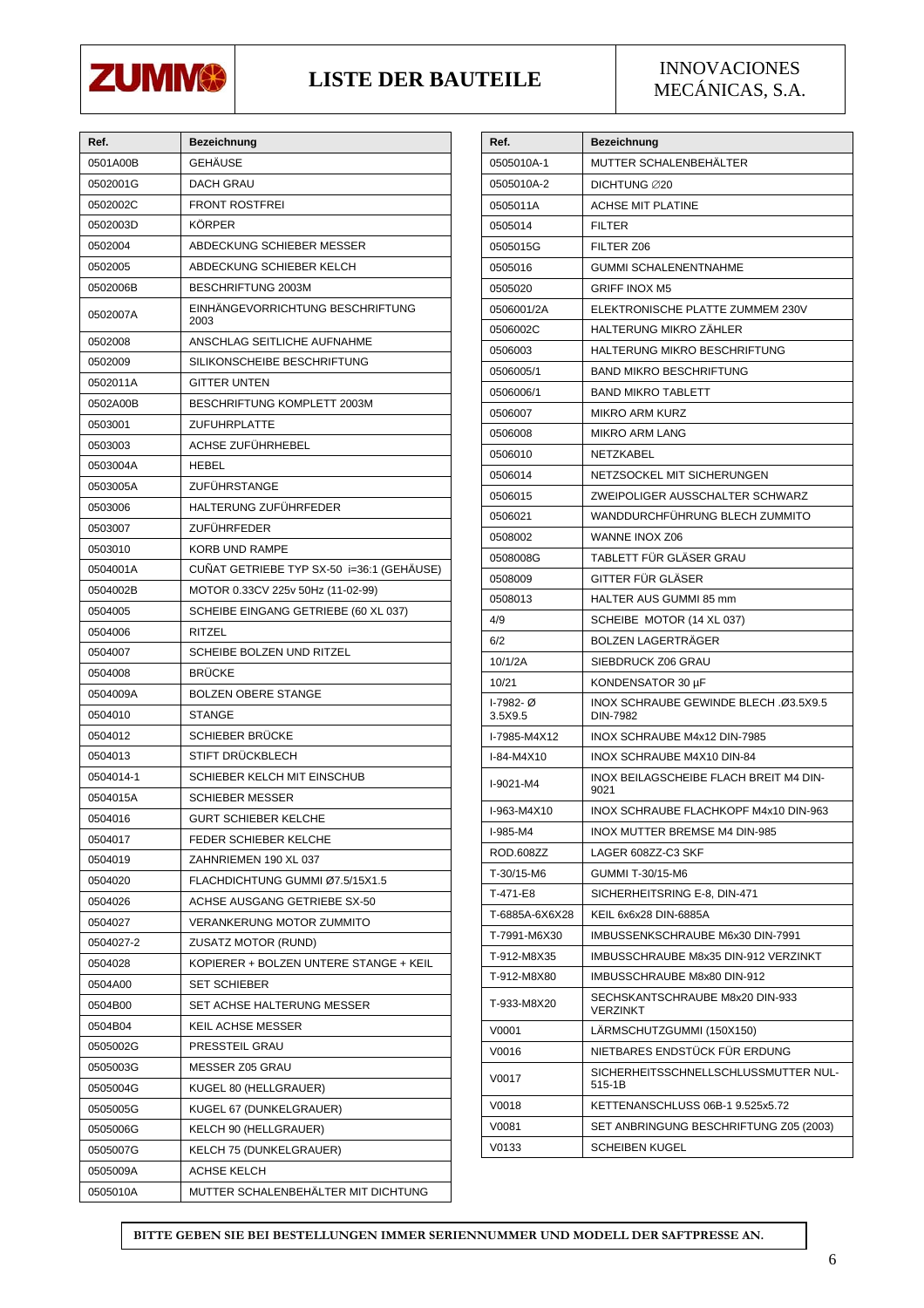

#### **ELENCO COMPONENTI** INNOVACIONES

MECÁNICAS, S.A.

| Codice    | <b>Descrizione</b>                                 |
|-----------|----------------------------------------------------|
| 0501A00B  | <b>TELAIO ZUMMITO</b>                              |
| 0502001G  | PARTE SUPERIORE GRIGIO                             |
| 0502002C  | PARTE FRONTALE INOX.                               |
| 0502003D  | CORPO                                              |
| 0502004   | <b>COPRIGUIDA LAMA</b>                             |
| 0502005   | <b>COPRIGUIDA COPPE</b>                            |
| 0502006B  | MASCHERINA 2003M                                   |
| 0502007A  | AGGANCIO MASCHERINA 2003                           |
| 0502008   | FINECORSA VANO LATERALE                            |
| 0502009   | RONDELLA DI SILICONE MASCHERINA                    |
| 0502011A  | <b>GRIGLIA INFERIORE ZUMMitO</b>                   |
| 0502A00B  | MASCHERINA COMPLETA 2003M                          |
| 0503001   | PALETTA DI CARICO                                  |
| 0503003   | ASSE LEVA ALIMENTATORE                             |
| 0503004A  | LEVA                                               |
| 0503005A  | <b>STELO ALIMENTATORE</b>                          |
| 0503006   | SUPPORTO MOLLA ALIMENTATORE                        |
| 0503007   | <b>MOLLA ALIMENTATORE</b>                          |
| 0503010   | <b>CESTA E RAMPA</b>                               |
| 0504001A  | RIDUTTORE CUÑAT TIPO SX-50 i=36:1<br>(SCATOLA)     |
| 0504002B  | MOTORE 0.33CV 225v 50Hz (11-02-99)                 |
| 0504005   | PULEGGIA ENTRATA RIDUTTORE (60 XL 037)             |
| 0504006   | <b>PIGNONE</b>                                     |
| 0504007   | RONDELLA BULLONE E PIGNONE                         |
| 0504008   | <b>PONTE</b>                                       |
| 0504009A  | <b>BULLONE BIELLA SUPERIORE</b>                    |
| 0504010   | <b>BIELLA</b>                                      |
| 0504012   | <b>GUIDA PONTE</b>                                 |
| 0504013   | PERNO PIASTRA DI SPINTA                            |
| 0504014-1 | GUIDA COPPA CON INNESTO                            |
| 0504015A  | GUIDA LAMA                                         |
| 0504016   | <b>TIRANTE GUIDA COPPE</b>                         |
| 0504017   | MOLLE GUIDA COPPE                                  |
| 0504019   | <b>CINGHIA DENTATA</b><br>190 XL 037               |
| 0504020   | GIUNTO PIANO GOMMA Ø7.5/15X1.5                     |
| 0504026   | ASSE USCITA RIDUTTORE SX-50                        |
| 0504027   | <b>FISSAGGIO MOTORE ZUMMITO</b>                    |
| 0504027-2 | SUPPLEMENTO MOTORE (ROTONDO)                       |
| 0504028   | RIPRODUTTORE+BULLONE+BIELLA<br>INFERIORE+CHIAVETTA |
| 0504A00   | <b>SET SPINGITORE</b>                              |
| 0504B00   | SET ASSE SUPPORTO LAMA                             |
| 0504B04   | CHIAVETTA ASSE LAMA                                |
| 0505002G  | VASCHETTA SPREMIFRUTTA GRIGIO                      |
| 0505003G  | LAMA Z05 GRIGIO                                    |
| 0505004G  | SFERA 80 (GRIGIO CHIARO)                           |
| 0505005G  | SFERA 67 (GRIGIO SCURO)                            |
| 0505006G  | COPPA 90 (GRIGIO CHIARO)                           |
| 0505007G  | COPPA 75 (GRIGIO SCURO)                            |
| 0505009A  | ASSE COPPE                                         |

| Codice            | <b>Descrizione</b>                                 |
|-------------------|----------------------------------------------------|
| 0505010A          | DADO COPPE CON GIUNTI                              |
| 0505010A-1        | DADO COPPE                                         |
| 0505010A-2        | GIUNTI Ø20                                         |
| 0505011A          | <b>ASSE CON PIASTRA</b>                            |
| 0505014           | <b>FILTRO VASCHETTA</b>                            |
| 0505015G          | FILTRO Z06                                         |
| 0505016           | GOMMA ESTRAZIONE BUCCIA                            |
| 0505020           | POMELLO INOX M5                                    |
| 0506001/2A        | PANNELLO ELETTRONICO ZUMMEM 230V 50Hz              |
| 0506002C          | SUPPORTO MICRO CONTATORE                           |
| 0506003           | SUPPORTO MICRO MASCHERINA                          |
| 0506005/1         | PIATTINA MICRO MASCHERINA                          |
| 0506006/1         | PIATTINA MICRO VASCHETTA                           |
| 0506007           | <b>MICRO BRACCIO CORTO</b>                         |
| 0506008           | MICRO BRACCIO LUNGO                                |
| 0506010           | CAVO RETE                                          |
| 0506014           | <b>BASE RETE CON FUSIBILI</b>                      |
| 0506015           | INTERRUTTORE BIPOLARE NERO                         |
| 0506021           | PASSANTE PIASTRA ZUMMITO                           |
| 0508002           | SERBATOIO INOX Z06                                 |
| 0508008G          | VASCHETTA PORTABICCHIERI GRIGIO                    |
| 0508009           | GRIGLIA PORTABICCHIERI                             |
| 0508013           | SUPPORTO DI GOMMA 85mm                             |
| 4/9               | PULEGGIA MOTORE (14 XL)                            |
| 6/2               | <b>BULLONE PORTACUSCINETTO</b>                     |
| 10/1/2A           | SERIGRAFIA Z06 GRIGIO                              |
| 10/21             | CONDENSATORE 30 µF                                 |
| I-7982- Ø 3.5X9.5 | INOX. VITE FILETTATA .Ø3.5X9.5 DIN-7982            |
| I-7985-M4X12      | INOX. VITE M4x12 DIN-7985                          |
| I-84-M4X10        | INOX VITE M4X10 DIN-84                             |
| $1-9021 - M4$     | INOX, RONDELLA PIANA LARGA M4 DIN-9021             |
| I-963-M4X10       | INOX. VITE A TESTA SVASATA M4x10 DIN-963           |
| I-985-M4          | INOX. DADO FRENO M4 DIN-985                        |
| ROD.608ZZ         | CUSCINETTO 608ZZ-C3 SKF                            |
| T-30/15-M6        | GOMMA DI MOTORE T-30/15-M6                         |
| T-471-E8          | ANELLO DI SICUREZZA E-8 DIN-471                    |
| T-6885A-6X6X28    | CHIAVETTA 6x6x28 DIN-6885A                         |
| T-7991-M6X30      | VITE PRIGIONIERA A TESTA SVASATA M6x30<br>DIN-7991 |
| T-912-M8X35       | VITE PRIGIONIERA M8x35 DIN-912 ZINCATO             |
| T-912-M8X80       | VITE PRIGIONIERA M8x80 DIN-912                     |
| T-933-M8X20       | VITE ESAG. M8x20 DIN-933 ZINCATO                   |
| V0001             | GOMMA INSONORIZZANTE (150X150)                     |
| V0016             | TERMINALE RIBADIRE DI LATTA PER MESSA A<br>TERRA   |
| V0017             | DADO RAPIDO DI SICUREZZA. NUL-515-1B               |
| V0018             | GIUNTO DI CATENA 06B-1 9.525x5.72                  |
| V0081             | KIT AGGANCIO MASCHERINA Z05 (2003)                 |
| V0133             | RONDELLA DI SFERA                                  |

**NON DIMENTICARE DI INDICARE IL NUMERO DI SERIE E IL MODELLO DI SPREMIAGRUMI QUANDO SI EFFETTUA UN ORDINE.**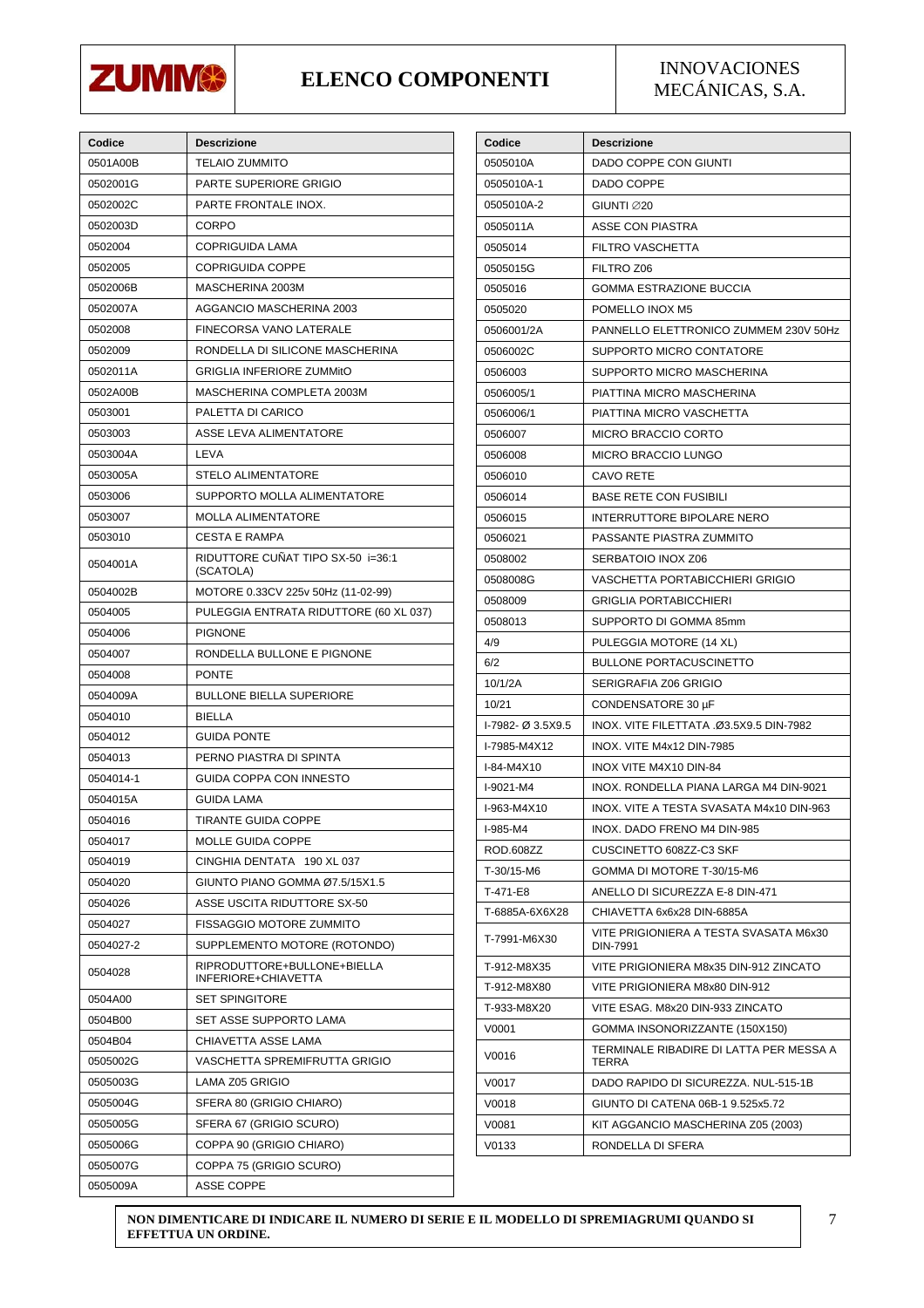

## **RELAÇÃO DOS COMPONENTES** INNOVACIONES

MECÁNICAS, S.A.

| Código     | Descrição                                       |
|------------|-------------------------------------------------|
| 0501A00B   | <b>CHASSIS ZUMMITO</b>                          |
| 0502001G   | <b>TECTO CINZA</b>                              |
| 0502002C   | <b>FRENTE INOX</b>                              |
| 0502003D   | CORPO                                           |
| 0502004    | COBERTURA CREMALHEIRA LÂMINA                    |
| 0502005    | COBERTURA CREMALHEIRA TAÇAS                     |
| 0502006B   | <b>PAINEL 2003M</b>                             |
| 0502007A   | <b>ENGATE CAPA 2003</b>                         |
| 0502008    | <b>TOPO ASSENTO LATERAL</b>                     |
| 0502009    | ANILHA DE SILICONE CAPA                         |
| 0502011A   | <b>GRADE INFERIOR ZUMMITO</b>                   |
| 0502A00B   | CAPA COMPLETA 2003M                             |
| 0503001    | TELHA ALIMENTADORA                              |
| 0503003    | EIXO ALAVANCA ALIMENTADOR                       |
| 0503004A   | <b>ALAVANCA</b>                                 |
| 0503005A   | CAVILHA ALIMENTADOR                             |
| 0503006    | SUPORTE MOLA ALIMENTADOR                        |
| 0503007    | MOLA ALIMENTADOR                                |
| 0503010    | <b>CESTA E RAMPA</b>                            |
| 0504001A   | REDUTOR CUÑAT TIPO SX-50                        |
| 0504002B   | MOTOR 0.33CV 225v 50Hz                          |
| 0504005    | POLIA ENTRADA REDUTOR (60 XL 037)               |
| 0504006    | PINHÃO                                          |
| 0504007    | ANILHA DE PORCA E PINHÃO                        |
| 0504008    | LIGAÇÃO                                         |
| 0504009A   | PORCA BIELA SUPERIOR                            |
| 0504010    | BIELA                                           |
| 0504012    | CREMALHEIRA LIGAÇÃO                             |
| 0504013    | PASSADOR CHAPA TRANSPORTADORA                   |
| 0504014-1  | CREMALHEIRA TAÇAS COM PEÇA<br><b>INTERCALAR</b> |
| 0504015A   | CREMALHEIRA LÄMINA                              |
| 0504016    | TIRANTE CREMALHEIRAS TAÇA                       |
| 0504017    | MOLA CREMALHEIRA TAÇA                           |
| 0504019    | CORREIA 190 XL 037                              |
| 0504020    | JUNTA PLANA BORRACHA Ø7.5/15X1.5                |
| 0504026    | EIXO SAÍDA REDUTOR SX-50                        |
| 0504027    | FIXAÇÃO MOTOR ZUMMITO                           |
| 0504027-2  | SUPLEMENTO MOTOR (REDONDO)                      |
| 0504028    | COPIADOR+CAVILHA BIELA<br>INFERIOR+CAVILHA      |
| 0504A00    | CONJUNTO TRANSPORTADOR                          |
| 0504B00    | CONJUNTO SUPORTE LÄMINA                         |
| 0504B04    | CAVILHA EIXO FACA                               |
| 0505002G   | TABULEIRO ESPREMEDOR CINZA                      |
| 0505003G   | LÂMINA Z05 CINZA                                |
| 0505004G   | BOLA 80 (CINZA CLARA)                           |
| 0505005G   | <b>BOLA 67 (CINZA ESCURA)</b>                   |
| 0505006G   | TAÇA 90 (CINZA CLARA)                           |
| 0505007G   | TAÇA75 (CINZA ESCURA)                           |
| 0505009A   | EIXO TAÇAS                                      |
| 0505010A   | PORCA TAÇAS COM JUNTA                           |
| 0505010A-1 | PORCA TAÇAS                                     |

| 0505010A-2<br>JUNTA ∅20<br>0505011A<br>EIXO COM BRACO<br>0505014<br><b>FILTRO TABULEIRO</b><br>FILTRO Z06<br>0505015G<br>BORRACHA EXTRACÇÃO CASCA<br>0505016<br>MACANETA INOX M5<br>0505020<br>PLACA ELECTRÓNICA ZUMMEM 230V 50Hz<br>0506001/2A<br>SUPORTE MICRO CONTADOR<br>0506002C<br><b>SUPORTE MICRO PAINEL</b><br>0506003<br><b>GUIA MICRO PAINEL</b><br>0506005/1<br><b>GUIA MICRO TABULEIRO</b><br>0506006/1<br><b>MICRO CURTO</b><br>0506007<br><b>MICRO COMPRIDO</b><br>0506008<br>CABO ELÉCTRICO<br>0506010<br>BASE DE LIGAÇÃO COM FUSÍVEIS<br>0506014<br><b>INTERRUPTOR BIPOLAR PRETO</b><br>0506015<br><b>ISOLADOR DE PASSAGEM CHAPA ZUMMITO</b><br>0506021<br>RECIPIENTE INOX Z06<br>0508002<br>TABULEIRO DESCANSO COPOS CINZA<br>0508008G<br>GRELHA DESCANSO COPOS<br>0508009<br>SUPORTE DE BORRACHA 85mm<br>0508013<br>4/9<br>POLIA MOTOR (14 XL)<br>PORCA ROLAMENTO<br>6/2<br>10/1/2A<br>SERIGRAFIA Z06 CINZA<br>CONDENSADOR 30 µF<br>10/21<br>I-7982- Ø 3.5X9.5<br>PARAFUSO LINHOS PLACAS Ø3.5x9,5 DIN-7982<br>PARAFUSO M4x12 DIN-7985<br>I-7985-M4X12<br>PARAFUSO M4X10 DIN-84<br>I-84-M4X10<br>I-9021-M4<br>INOX. ANILHA PLANA LARGA M4 DIN-9021<br>INOX. PARAFUSO SEXTAVADO EMBUTIDO<br>I-963-M4X10<br>M4x10 DIN-963<br>INOX. PORCA TRAVÃO M4 DIN-985<br>I-985-M4<br><b>ROD.608ZZ</b><br>ROLAMENTO 608ZZ-C3 SKF<br>BORRACHA MOTOR T-30/15-M6<br>T-30/15-M6<br>T-471-E8<br>ANEL DE SEGURANCA E-8 DIN-471<br>T-6885A-6X6X28<br>CAVILHA 6x6x28 DIN-6885ª<br>PAR. ALLEN SEXTAVADO EMBUTIDO M6x30<br>T-7991-M6X30<br>DIN-7991<br>PARAFUSO ALLEN M8x35 DIN-912<br>T-912-M8X35<br>T-912-M8X80<br>PARAFUSO ALLEN M8x80 DIN-912<br>PARAFUSO SEXTAVADO. M8x20 DIN-933<br>T-933-M8X20<br><b>ZINCADO</b><br>BORRACHA INSONORIZANTE (150X150)<br>V0001<br>TERMINAL REBITADO DE LATÃO PARA<br>V0016<br>TOMADA DE TERRA<br>V0017<br>PORCA RAPIDA DE SEGURANÇA. NUL-515-1B<br>LIGAÇÃO DE CADEIA 06B-1 9.525x5.72<br>V0018<br>KIT ENGATE CAPA Z05 (2003)<br>V0081<br>V0133<br>ANILHA BOLA | Código | Descrição |
|-----------------------------------------------------------------------------------------------------------------------------------------------------------------------------------------------------------------------------------------------------------------------------------------------------------------------------------------------------------------------------------------------------------------------------------------------------------------------------------------------------------------------------------------------------------------------------------------------------------------------------------------------------------------------------------------------------------------------------------------------------------------------------------------------------------------------------------------------------------------------------------------------------------------------------------------------------------------------------------------------------------------------------------------------------------------------------------------------------------------------------------------------------------------------------------------------------------------------------------------------------------------------------------------------------------------------------------------------------------------------------------------------------------------------------------------------------------------------------------------------------------------------------------------------------------------------------------------------------------------------------------------------------------------------------------------------------------------------------------------------------------------------------------------------------------------------------------------------------------------------------------------------------------------------------------------------------------------------------------------------|--------|-----------|
|                                                                                                                                                                                                                                                                                                                                                                                                                                                                                                                                                                                                                                                                                                                                                                                                                                                                                                                                                                                                                                                                                                                                                                                                                                                                                                                                                                                                                                                                                                                                                                                                                                                                                                                                                                                                                                                                                                                                                                                               |        |           |
|                                                                                                                                                                                                                                                                                                                                                                                                                                                                                                                                                                                                                                                                                                                                                                                                                                                                                                                                                                                                                                                                                                                                                                                                                                                                                                                                                                                                                                                                                                                                                                                                                                                                                                                                                                                                                                                                                                                                                                                               |        |           |
|                                                                                                                                                                                                                                                                                                                                                                                                                                                                                                                                                                                                                                                                                                                                                                                                                                                                                                                                                                                                                                                                                                                                                                                                                                                                                                                                                                                                                                                                                                                                                                                                                                                                                                                                                                                                                                                                                                                                                                                               |        |           |
|                                                                                                                                                                                                                                                                                                                                                                                                                                                                                                                                                                                                                                                                                                                                                                                                                                                                                                                                                                                                                                                                                                                                                                                                                                                                                                                                                                                                                                                                                                                                                                                                                                                                                                                                                                                                                                                                                                                                                                                               |        |           |
|                                                                                                                                                                                                                                                                                                                                                                                                                                                                                                                                                                                                                                                                                                                                                                                                                                                                                                                                                                                                                                                                                                                                                                                                                                                                                                                                                                                                                                                                                                                                                                                                                                                                                                                                                                                                                                                                                                                                                                                               |        |           |
|                                                                                                                                                                                                                                                                                                                                                                                                                                                                                                                                                                                                                                                                                                                                                                                                                                                                                                                                                                                                                                                                                                                                                                                                                                                                                                                                                                                                                                                                                                                                                                                                                                                                                                                                                                                                                                                                                                                                                                                               |        |           |
|                                                                                                                                                                                                                                                                                                                                                                                                                                                                                                                                                                                                                                                                                                                                                                                                                                                                                                                                                                                                                                                                                                                                                                                                                                                                                                                                                                                                                                                                                                                                                                                                                                                                                                                                                                                                                                                                                                                                                                                               |        |           |
|                                                                                                                                                                                                                                                                                                                                                                                                                                                                                                                                                                                                                                                                                                                                                                                                                                                                                                                                                                                                                                                                                                                                                                                                                                                                                                                                                                                                                                                                                                                                                                                                                                                                                                                                                                                                                                                                                                                                                                                               |        |           |
|                                                                                                                                                                                                                                                                                                                                                                                                                                                                                                                                                                                                                                                                                                                                                                                                                                                                                                                                                                                                                                                                                                                                                                                                                                                                                                                                                                                                                                                                                                                                                                                                                                                                                                                                                                                                                                                                                                                                                                                               |        |           |
|                                                                                                                                                                                                                                                                                                                                                                                                                                                                                                                                                                                                                                                                                                                                                                                                                                                                                                                                                                                                                                                                                                                                                                                                                                                                                                                                                                                                                                                                                                                                                                                                                                                                                                                                                                                                                                                                                                                                                                                               |        |           |
|                                                                                                                                                                                                                                                                                                                                                                                                                                                                                                                                                                                                                                                                                                                                                                                                                                                                                                                                                                                                                                                                                                                                                                                                                                                                                                                                                                                                                                                                                                                                                                                                                                                                                                                                                                                                                                                                                                                                                                                               |        |           |
|                                                                                                                                                                                                                                                                                                                                                                                                                                                                                                                                                                                                                                                                                                                                                                                                                                                                                                                                                                                                                                                                                                                                                                                                                                                                                                                                                                                                                                                                                                                                                                                                                                                                                                                                                                                                                                                                                                                                                                                               |        |           |
|                                                                                                                                                                                                                                                                                                                                                                                                                                                                                                                                                                                                                                                                                                                                                                                                                                                                                                                                                                                                                                                                                                                                                                                                                                                                                                                                                                                                                                                                                                                                                                                                                                                                                                                                                                                                                                                                                                                                                                                               |        |           |
|                                                                                                                                                                                                                                                                                                                                                                                                                                                                                                                                                                                                                                                                                                                                                                                                                                                                                                                                                                                                                                                                                                                                                                                                                                                                                                                                                                                                                                                                                                                                                                                                                                                                                                                                                                                                                                                                                                                                                                                               |        |           |
|                                                                                                                                                                                                                                                                                                                                                                                                                                                                                                                                                                                                                                                                                                                                                                                                                                                                                                                                                                                                                                                                                                                                                                                                                                                                                                                                                                                                                                                                                                                                                                                                                                                                                                                                                                                                                                                                                                                                                                                               |        |           |
|                                                                                                                                                                                                                                                                                                                                                                                                                                                                                                                                                                                                                                                                                                                                                                                                                                                                                                                                                                                                                                                                                                                                                                                                                                                                                                                                                                                                                                                                                                                                                                                                                                                                                                                                                                                                                                                                                                                                                                                               |        |           |
|                                                                                                                                                                                                                                                                                                                                                                                                                                                                                                                                                                                                                                                                                                                                                                                                                                                                                                                                                                                                                                                                                                                                                                                                                                                                                                                                                                                                                                                                                                                                                                                                                                                                                                                                                                                                                                                                                                                                                                                               |        |           |
|                                                                                                                                                                                                                                                                                                                                                                                                                                                                                                                                                                                                                                                                                                                                                                                                                                                                                                                                                                                                                                                                                                                                                                                                                                                                                                                                                                                                                                                                                                                                                                                                                                                                                                                                                                                                                                                                                                                                                                                               |        |           |
|                                                                                                                                                                                                                                                                                                                                                                                                                                                                                                                                                                                                                                                                                                                                                                                                                                                                                                                                                                                                                                                                                                                                                                                                                                                                                                                                                                                                                                                                                                                                                                                                                                                                                                                                                                                                                                                                                                                                                                                               |        |           |
|                                                                                                                                                                                                                                                                                                                                                                                                                                                                                                                                                                                                                                                                                                                                                                                                                                                                                                                                                                                                                                                                                                                                                                                                                                                                                                                                                                                                                                                                                                                                                                                                                                                                                                                                                                                                                                                                                                                                                                                               |        |           |
|                                                                                                                                                                                                                                                                                                                                                                                                                                                                                                                                                                                                                                                                                                                                                                                                                                                                                                                                                                                                                                                                                                                                                                                                                                                                                                                                                                                                                                                                                                                                                                                                                                                                                                                                                                                                                                                                                                                                                                                               |        |           |
|                                                                                                                                                                                                                                                                                                                                                                                                                                                                                                                                                                                                                                                                                                                                                                                                                                                                                                                                                                                                                                                                                                                                                                                                                                                                                                                                                                                                                                                                                                                                                                                                                                                                                                                                                                                                                                                                                                                                                                                               |        |           |
|                                                                                                                                                                                                                                                                                                                                                                                                                                                                                                                                                                                                                                                                                                                                                                                                                                                                                                                                                                                                                                                                                                                                                                                                                                                                                                                                                                                                                                                                                                                                                                                                                                                                                                                                                                                                                                                                                                                                                                                               |        |           |
|                                                                                                                                                                                                                                                                                                                                                                                                                                                                                                                                                                                                                                                                                                                                                                                                                                                                                                                                                                                                                                                                                                                                                                                                                                                                                                                                                                                                                                                                                                                                                                                                                                                                                                                                                                                                                                                                                                                                                                                               |        |           |
|                                                                                                                                                                                                                                                                                                                                                                                                                                                                                                                                                                                                                                                                                                                                                                                                                                                                                                                                                                                                                                                                                                                                                                                                                                                                                                                                                                                                                                                                                                                                                                                                                                                                                                                                                                                                                                                                                                                                                                                               |        |           |
|                                                                                                                                                                                                                                                                                                                                                                                                                                                                                                                                                                                                                                                                                                                                                                                                                                                                                                                                                                                                                                                                                                                                                                                                                                                                                                                                                                                                                                                                                                                                                                                                                                                                                                                                                                                                                                                                                                                                                                                               |        |           |
|                                                                                                                                                                                                                                                                                                                                                                                                                                                                                                                                                                                                                                                                                                                                                                                                                                                                                                                                                                                                                                                                                                                                                                                                                                                                                                                                                                                                                                                                                                                                                                                                                                                                                                                                                                                                                                                                                                                                                                                               |        |           |
|                                                                                                                                                                                                                                                                                                                                                                                                                                                                                                                                                                                                                                                                                                                                                                                                                                                                                                                                                                                                                                                                                                                                                                                                                                                                                                                                                                                                                                                                                                                                                                                                                                                                                                                                                                                                                                                                                                                                                                                               |        |           |
|                                                                                                                                                                                                                                                                                                                                                                                                                                                                                                                                                                                                                                                                                                                                                                                                                                                                                                                                                                                                                                                                                                                                                                                                                                                                                                                                                                                                                                                                                                                                                                                                                                                                                                                                                                                                                                                                                                                                                                                               |        |           |
|                                                                                                                                                                                                                                                                                                                                                                                                                                                                                                                                                                                                                                                                                                                                                                                                                                                                                                                                                                                                                                                                                                                                                                                                                                                                                                                                                                                                                                                                                                                                                                                                                                                                                                                                                                                                                                                                                                                                                                                               |        |           |
|                                                                                                                                                                                                                                                                                                                                                                                                                                                                                                                                                                                                                                                                                                                                                                                                                                                                                                                                                                                                                                                                                                                                                                                                                                                                                                                                                                                                                                                                                                                                                                                                                                                                                                                                                                                                                                                                                                                                                                                               |        |           |
|                                                                                                                                                                                                                                                                                                                                                                                                                                                                                                                                                                                                                                                                                                                                                                                                                                                                                                                                                                                                                                                                                                                                                                                                                                                                                                                                                                                                                                                                                                                                                                                                                                                                                                                                                                                                                                                                                                                                                                                               |        |           |
|                                                                                                                                                                                                                                                                                                                                                                                                                                                                                                                                                                                                                                                                                                                                                                                                                                                                                                                                                                                                                                                                                                                                                                                                                                                                                                                                                                                                                                                                                                                                                                                                                                                                                                                                                                                                                                                                                                                                                                                               |        |           |
|                                                                                                                                                                                                                                                                                                                                                                                                                                                                                                                                                                                                                                                                                                                                                                                                                                                                                                                                                                                                                                                                                                                                                                                                                                                                                                                                                                                                                                                                                                                                                                                                                                                                                                                                                                                                                                                                                                                                                                                               |        |           |
|                                                                                                                                                                                                                                                                                                                                                                                                                                                                                                                                                                                                                                                                                                                                                                                                                                                                                                                                                                                                                                                                                                                                                                                                                                                                                                                                                                                                                                                                                                                                                                                                                                                                                                                                                                                                                                                                                                                                                                                               |        |           |
|                                                                                                                                                                                                                                                                                                                                                                                                                                                                                                                                                                                                                                                                                                                                                                                                                                                                                                                                                                                                                                                                                                                                                                                                                                                                                                                                                                                                                                                                                                                                                                                                                                                                                                                                                                                                                                                                                                                                                                                               |        |           |
|                                                                                                                                                                                                                                                                                                                                                                                                                                                                                                                                                                                                                                                                                                                                                                                                                                                                                                                                                                                                                                                                                                                                                                                                                                                                                                                                                                                                                                                                                                                                                                                                                                                                                                                                                                                                                                                                                                                                                                                               |        |           |
|                                                                                                                                                                                                                                                                                                                                                                                                                                                                                                                                                                                                                                                                                                                                                                                                                                                                                                                                                                                                                                                                                                                                                                                                                                                                                                                                                                                                                                                                                                                                                                                                                                                                                                                                                                                                                                                                                                                                                                                               |        |           |
|                                                                                                                                                                                                                                                                                                                                                                                                                                                                                                                                                                                                                                                                                                                                                                                                                                                                                                                                                                                                                                                                                                                                                                                                                                                                                                                                                                                                                                                                                                                                                                                                                                                                                                                                                                                                                                                                                                                                                                                               |        |           |
|                                                                                                                                                                                                                                                                                                                                                                                                                                                                                                                                                                                                                                                                                                                                                                                                                                                                                                                                                                                                                                                                                                                                                                                                                                                                                                                                                                                                                                                                                                                                                                                                                                                                                                                                                                                                                                                                                                                                                                                               |        |           |
|                                                                                                                                                                                                                                                                                                                                                                                                                                                                                                                                                                                                                                                                                                                                                                                                                                                                                                                                                                                                                                                                                                                                                                                                                                                                                                                                                                                                                                                                                                                                                                                                                                                                                                                                                                                                                                                                                                                                                                                               |        |           |
|                                                                                                                                                                                                                                                                                                                                                                                                                                                                                                                                                                                                                                                                                                                                                                                                                                                                                                                                                                                                                                                                                                                                                                                                                                                                                                                                                                                                                                                                                                                                                                                                                                                                                                                                                                                                                                                                                                                                                                                               |        |           |
|                                                                                                                                                                                                                                                                                                                                                                                                                                                                                                                                                                                                                                                                                                                                                                                                                                                                                                                                                                                                                                                                                                                                                                                                                                                                                                                                                                                                                                                                                                                                                                                                                                                                                                                                                                                                                                                                                                                                                                                               |        |           |
|                                                                                                                                                                                                                                                                                                                                                                                                                                                                                                                                                                                                                                                                                                                                                                                                                                                                                                                                                                                                                                                                                                                                                                                                                                                                                                                                                                                                                                                                                                                                                                                                                                                                                                                                                                                                                                                                                                                                                                                               |        |           |
|                                                                                                                                                                                                                                                                                                                                                                                                                                                                                                                                                                                                                                                                                                                                                                                                                                                                                                                                                                                                                                                                                                                                                                                                                                                                                                                                                                                                                                                                                                                                                                                                                                                                                                                                                                                                                                                                                                                                                                                               |        |           |

**NÃO ESQUEÇA DE REFERENCIAR O NÚMERO DE SÉRIE E O MODELO DO ESPREMEDOR QUANDO REALIZAR A SU ENCOMENDA.**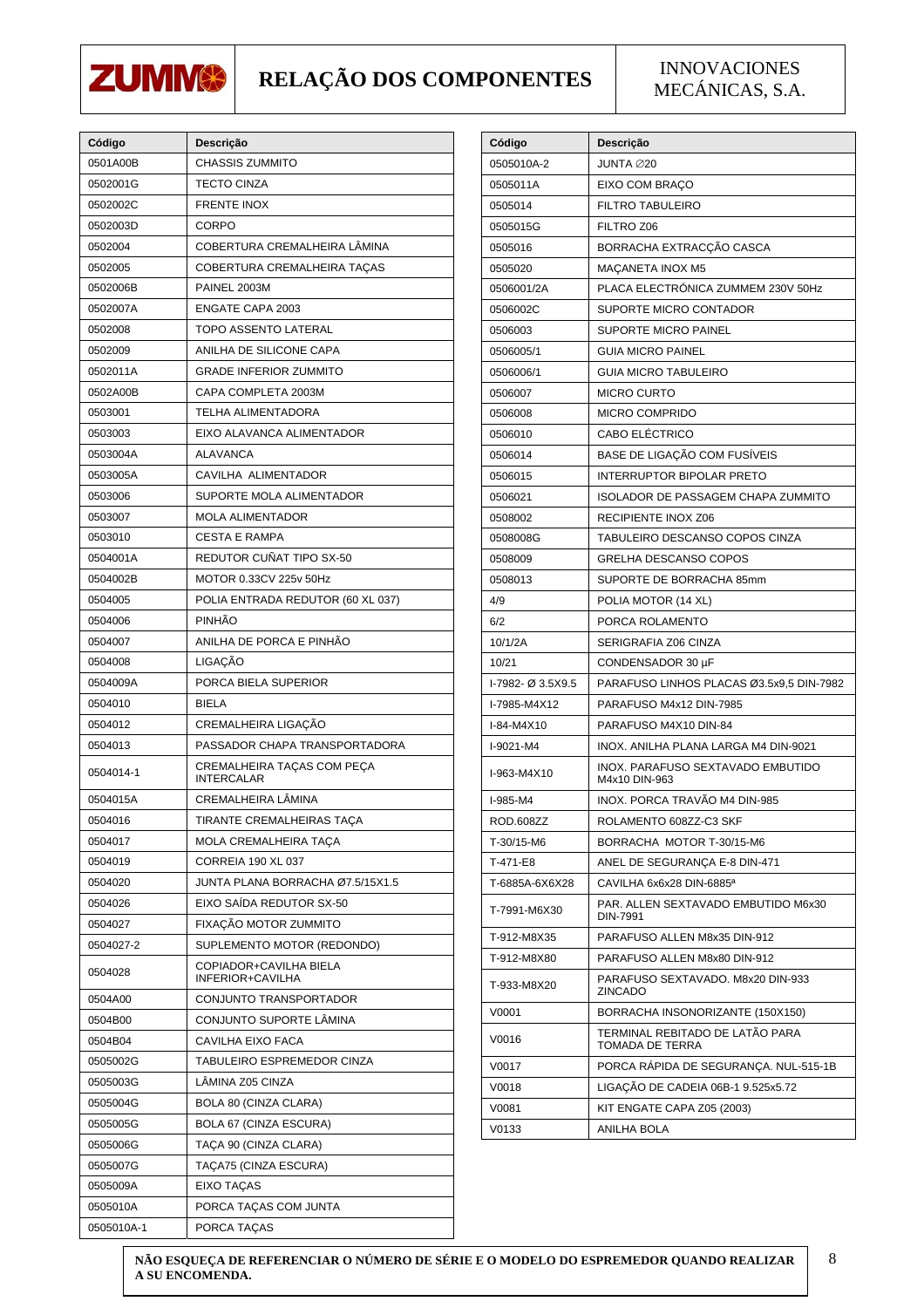

#### **LIJST VAN ONDERDELEN INNOVACIONES**

MECÁNICAS, S.A.

| Code      | Beschrijving                                 |
|-----------|----------------------------------------------|
| 0501A00B  | <b>RAAMWERK</b>                              |
| 0502001G  | BOVENKANT GRIJS                              |
| 0502002C  | <b>INOX VOORKANT</b>                         |
| 0502003D  | <b>ROMP</b>                                  |
| 0502004   | <b>GLEUFBEDEKKING MES</b>                    |
| 0502005   | <b>GLEUFBEDEKKING KELK</b>                   |
| 0502006B  | FRONTALE BEDEKKING 2003M                     |
| 0502007A  | HAAKJE FRONTALE BEDEKKING 2003               |
| 0502008   | TOP ZIJSTEUN                                 |
| 0502009   | SILICONEN SLUITRING FRONTALE BEDEKKING       |
| 0502011A  | ROOSTER BENEDEN                              |
| 0502A00B  | VOLLEDIGE FRONTALE BEDEKKING 2003M           |
| 0503001   | TOEVOERAPPARAAT                              |
| 0503003   | AS HENDEL TOEVOERAPPARAAT                    |
| 0503004A  | HENDEL                                       |
| 0503005A  | STAAF TOEVOERAPPARAAT                        |
| 0503006   | STEUN VEER TOEVOERAPPARAAT                   |
| 0503007   | <b>VEER TOEVOERAPPARAAT</b>                  |
| 0503010   | <b>MAND EN TOEVOERBAAN</b>                   |
| 0504001A  | REDUCTOR CUÑAT TYPE SX-50, 1= 36:1<br>(DOOS) |
| 0504002B  | MOTOR 0.33CV 225v 50Hz (11-02-99)            |
| 0504005   | TOEGANGSSCHIJF REDUCTOR (60 XL 037)          |
| 0504006   | <b>TANDWIEL</b>                              |
| 0504007   | SLUITRING BOUT EN TANDWIELEN                 |
| 0504008   | <b>BRUG</b>                                  |
| 0504009A  | BOUT DRIJFSTANG BOVENKANT                    |
| 0504010   | DRIJFSTANG                                   |
| 0504012   | GLEUF BRUG                                   |
| 0504013   | <b>GRENDEL PLAAT DUWER</b>                   |
| 0504014-1 | <b>GLEUF KELKEN MET INVOEGER</b>             |
| 0504015A  | <b>GLEUF MES</b>                             |
| 0504016   | HANDVAT GLEUF KELKEN                         |
| 0504017   | VEER GLEUF KELKEN                            |
| 0504019   | TANDRIEM 190XL 037                           |
| 0504020   | RUBBEREN, VLAKKE AFDICHTRING<br>Ø7.5/15X1.5  |
| 0504026   | AS UITGANG REDUCTOR SX50                     |
| 0504027   | <b>VERANKERING MOTOR ZUMMITO</b>             |
| 0504027-2 | SUPPLEMENT MOTOR (ROND)                      |
| 0504028   | KOPIEBOEK+BOUT DRIJFSTANG ONDERAAN +<br>SPIE |
| 0504A00   | <b>DUWGEDEELTE</b>                           |
| 0504B00   | <b>GEHEEL AS MESSTEUN</b>                    |
| 0504B04   | SPIE AS MES                                  |
| 0505002G  | GRIJS ANANASSCHAAL                           |
| 0505003G  | MES Z05 GRIJS                                |
| 0505004G  | <b>BOL 80 (LICHTGRIJZE)</b>                  |
| 0505005G  | <b>BOL 67 (DONKERGRIJZE)</b>                 |
| 0505006G  | RODE KELK 90 (LICHTGRIJZE)                   |
| 0505007G  | <b>GROENE KELK 75 (DONKERGRIJZE)</b>         |

| Code              | <b>Beschrijving</b>                             |
|-------------------|-------------------------------------------------|
| 0505009A          | AS KELK                                         |
| 0505010A          | MOER KELKEN MET AFDICHTRING                     |
| 0505010A-1        | <b>MOER KELKEN</b>                              |
| 0505010A-2        | AFDICHTRING ∅20                                 |
| 0505011A          | AS MET PLAATJE                                  |
| 0505014           | <b>FILTER</b>                                   |
| 0505015G          | FILTER Z06                                      |
| 0505016           | RUBBER VERWIJDEREN SCHIL                        |
| 0505020           | KNOP INOX M5                                    |
| 0506001/2A        | ELEKTRONISCHE PLAAT ZUMMEM 230v                 |
| 0506002C          | <b>MICROSTEUN TELLER</b>                        |
| 0506003           | MICROSTEUN FRONTALE BEDEKKING                   |
| 0506005/1         | MICRO-IJZEREN FRONTALE BEDEKKING                |
| 0506006/1         | <b>IJZEREN MICROSCHAAL</b>                      |
| 0506007           | <b>KORTE MICRO-ARM</b>                          |
| 0506008           | <b>LANGE MICRO-ARM</b>                          |
| 0506010           | NETWERKKABEL                                    |
| 0506014           | STOPCONTACT MET ZEKERINGEN                      |
| 0506015           | ZWARTE BIPOLAIRE SCHAKELAAR                     |
| 0506021           | MUURLEIDING PLAAT ZUMMITO                       |
| 0508002           | BAKJE INOX Z06                                  |
| 0508008G          | SCHAAL VOOR GLAZEN GRIJS                        |
| 0508009           | ROOSTER VOOR GLAZEN                             |
| 0508013           | STEUN RUBBER 85 mm                              |
| 4/9               | SCHIJF MOTOR (14XL 037)                         |
| 6/2               | <b>BOUT DRAGER KOGELLAGER</b>                   |
| 10/1/2A           | SERIGRAFIE Z06 GRIJS                            |
| 10/21             | CONDENSATOR 30 µf                               |
| I-7982- Ø 3.5X9.5 | INOX.TOR.R.CHAP.Ø3.5X9.5 DIN-7982               |
| I-7985-M4X12      | INOX. SCHROEF M4x12 DIN-7985                    |
| I-84-M4X10        | INOX SCHROEF M4X10 DIN-84                       |
| I-9021-M4         | INOX. PLATTE, BREDE SLUITRING M4 DIN-9021       |
| I-963-M4X10       | INOX. SCHROEF M4x10 DIN-963                     |
| I-985-M4          | INOX. MOER REM M4 DIN-985                       |
| ROD.608ZZ         | KOGELLAGER 608ZZ-C3 SKF                         |
| T-30/15-M6        | RUBBER MOTOR T-30/15-M6                         |
| T-471-E8          | VEILIGHEIDSRING E-8, DIN-471                    |
| T-6885A-6X6X28    | SPIE 6x6x28 DIN-6885A                           |
| T-7991-M6X30      | ENGELSE INBUSSCHR. M6x30 DIN-7991               |
| T-912-M8X35       | ZINKEN INBUSSCHROEF M8x35 DIN-912               |
| T-912-M8X80       | ENGELSE INBUSSCHROEF M8x80 DIN-912              |
| T-933-M8X20       | ZESKANTIGE. ZINKEN SCHROEF M8x20 DIN-<br>933    |
| V0001             | GELUIDSDEMPEND RUBBER 150X150                   |
| V0016             | TERM. GEPONSTE AARDING                          |
| V0017             | SNELLE VEILIGHEIDSMOER NUL-515-1B               |
| V0018             | <b>VERBINDING KETEN 06B-1.9525 X 5.72</b>       |
| V0081             | VERBINDINGSSET FRONTALE BEDEKKING Z05<br>(2003) |
| V0133             | SLUITRING BOL                                   |

**DENK ERAAN HET SERIE- EN MODELNUMMER TE VERMELDEN WANNEER U UW BESTELLING PLAATST.**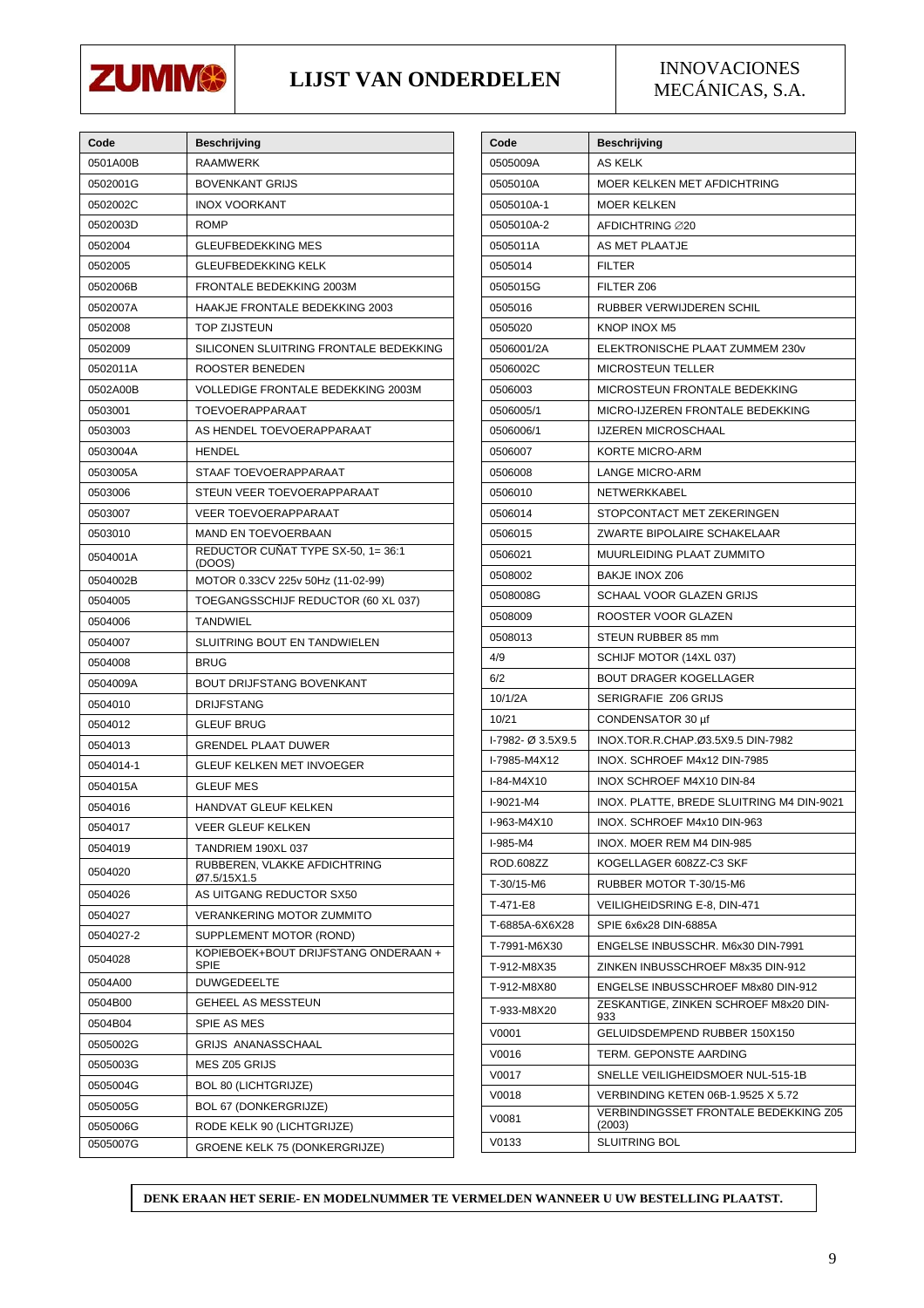

### **СПИСОК ЗАПЧАСТЕЙ** INNOVACIONES

MECÁNICAS, S.A.

| Код        | Описание                                                      |
|------------|---------------------------------------------------------------|
| 0501A00B   | ШАССИ                                                         |
| 0502001G   | КРЫШКА СЕРЫЙ                                                  |
| 0502002C   | КОРРОЗИОННОСТОЙКАЯ ПЕРЕДНЯЯ ПАНЕЛЬ                            |
| 0502003D   | КОРПУС                                                        |
| 0502004    | КРЫШКА НАПРАВЛЯЮЩЕЙ, НОЖ                                      |
| 0502005    | КРЫШКА НАПРАВЛЯЮЩЕЙ, ЧАША                                     |
| 0502006B   | ПЕРЕДНЯЯ КРЫШКА СОКОВЫЖИМАЮЩЕГО<br>УСТРОЙСТВА 2003M           |
| 0502007A   | КРЕПЛЕНИЕ, ПЕРЕДНЯЯ КРЫШКА<br>СОКОВЫЖИМАЮЩЕГО УСТРОЙСТВА 2003 |
| 0502008    | НАКОНЕЧНИК БОКОВОЙ ОПОРЫ                                      |
| 0502009    | СИЛИКОНОВЫЕ ШАЙБЫ ОБЛОЖКИ                                     |
| 0502011A   | НИЖНЯЯ РЕШЁТКА                                                |
| 0502A00B   | ПЕРЕДНЯЯ КРЫШКА СОКОВЫЖИМАЮЩЕГО<br>УСТРОЙСТВА В СБОРЕ 2003М   |
| 0503001    | ЛОПАСТЬ, ПОДАЮЩИЙ МЕХАНИЗМ                                    |
| 0503003    | ВАЛ РЫЧАГА, ПОДАЮЩЕЕ УСТРОЙСТВО                               |
| 0503004A   | РЫЧАГ, ПОДАЮЩЕЕ УСТРОЙСТВО                                    |
| 0503005A   | ПОРШЕНЬ ЛОПАСТИ. ПОДАЮЩЕЕ<br><b>УСТРОЙСТВО</b>                |
| 0503006    | ОПОРА ПРУЖИНЫ, ПОДАЮЩЕЕ<br><b>УСТРОЙСТВО</b>                  |
| 0503007    | ПОДАЮЩАЯ ПРУЖИНА                                              |
| 0503010    | КОРЗИНА И ЖЁЛОБ ДЛЯ АПЕЛЬСИНОВ                                |
| 0504001A   | РЕДУКТОР CUÑAT ТИП SX-50, 1=<br>36:1(KOPITYC)                 |
| 0504002B   | ДВИГАТЕЛЬ 0.33CV 225v 50Hz (11-02-99)                         |
| 0504005    | ВХОДНОЙ БЛОК, РЕДУКТОР (60 XL 037)                            |
| 0504006    | ШЕСТЕРНЯ                                                      |
| 0504007    | УПЛОТНИТЕЛЬНОЕ КОЛЬЦО, ПОРШЕНЬ И<br>ШЕСТЕРНИ                  |
| 0504008    | СТОЙКА                                                        |
| 0504009A   | ВЕРХНИЙ ПОРШЕНЬ С ШАТУНОМ                                     |
| 0504010    | ШАТУН                                                         |
| 0504012    | НАПРАВЛЯЮЩАЯ, СТОЙКА                                          |
| 0504013    | КРЕПЛЕНИЕ, ПРЕСС                                              |
| 0504014-1  | НАПРАВЛЯЮЩАЯ, ЧАШИ                                            |
| 0504015A   | НАПРАВЛЯЮЩАЯ, НОЖ                                             |
| 0504016    | ШИНА НАПРАВЛЯЮЩЕЙ, ЧАШИ                                       |
| 0504017    | ПРУЖИНА НАПРАВЛЯЮЩЕЙ, ЧАШИ                                    |
| 0504019    | ЗУБЧАТЫЙ РЕМЕНЬ 190XL 037                                     |
| 0504020    | РЕЗИНОВАЯ ПРОКЛАДКА Ø7.5/15Х1.5                               |
| 0504026    | ВАЛ, РЕДУКТОР SX50                                            |
| 0504027    | <b>КРЕПЛЕНИЕ, ДВИГАТЕЛЬ ZUMMITO</b>                           |
| 0504027-2  | ДОП. ПО ДВИГАТЕЛЮ (КРУГЛ.)                                    |
| 0504028    | КОПИР.УСТР-ВО + НИЖНИЙ ПОРШЕНЬ С<br>ШАТУНОМ + ШПОНКА          |
| 0504A00    | <b><i>NPECC B CBOPE</i></b>                                   |
| 0504B00    | ВАЛ НОЖА В СБОРЕ                                              |
| 0504B04    | ШПОНКА, ВАЛ НОЖА                                              |
| 0505002G   | СОКОНАКОПИТЕЛЬ СЕРЫЙ                                          |
| 0505003G   | <b>НОЖ Z05 СЕРЫЙ</b>                                          |
| 0505004G   | ШАР 80 (СВЕТЛО-СЕРОГО)                                        |
| 0505005G   | ШАР 67 (ТЕМНО-СЕРОГО)                                         |
| 0505006G   | ЧАША 90 (СВЕТЛО-СЕРОГО)                                       |
| 0505007G   | ЧАША 75 (ТЕМНО-СЕРОГО)                                        |
| 0505009A   | ВАЛ, ЧАША                                                     |
| 0505010A   | СОЕДИНИТЕЛЬНАЯ ГАЙКА, ЧАШИ                                    |
| 0505010A-1 | ГАЙКА, ЧАШИ                                                   |

| Код               | Описание                                                                                                     |
|-------------------|--------------------------------------------------------------------------------------------------------------|
| 0505010A-2        | СОЕДИНИТЕЛЬНАЯ ∅20                                                                                           |
| 0505011A          | ВАЛ, ВЫЖИМНОЙ ПОДДОН                                                                                         |
| 0505014           | ФИЛЬТР                                                                                                       |
| 0505015G          | ФИЛЬТР Z06                                                                                                   |
| 0505016           | <b>КОРКОСНИМАТЕЛЬ</b>                                                                                        |
| 0505020           | КНОПКА НЕРЖАВЕЮЩАЯ СТАЛЬ М5                                                                                  |
| 0506001/2A        | ЭЛЕКТРОННАЯ ПЛАСТИНА ДИСПЛЕЯ<br>ZUMMEM 230v                                                                  |
| 0506002C          | МИКРОКРОНШТЕЙН, СЧЕТЧИК                                                                                      |
| 0506003           | МИКРОКРОНШТЕЙН, ПЕРЕДНЯЯ КРЫШКА<br>СОКОВЫЖИМАЮЩЕГО УСТРОЙСТВА                                                |
| 0506005/1         | МИКРОДЕРЖАТЕЛЬ, ПЕРЕДНЯЯ КРЫШКА<br>СОКОВЫЖИМАЮЩЕГО УСТРОЙСТВА                                                |
| 0506006/1         | МИКРОДЕРЖАТЕЛЬ, ПОДДОН                                                                                       |
| 0506007           | МИКРОРЫЧАГ, КОРОТКИЙ                                                                                         |
| 0506008           | МИКРОРЫЧАГ, ДЛИННЫЙ                                                                                          |
| 0506010           | ШНУР ПИТАНИЯ                                                                                                 |
| 0506014           | СЕТЕВОЙ ЦОКОЛЬ С ПРЕДОХРАНИТЕЛЯМИ                                                                            |
| 0506015           | ДВУХПОЛЮСНЫЙ ВЫКЛЮЧАТЕЛЬ, ЧЁРНЫЙ                                                                             |
| 0506021           | СОЕДИНИТЕЛИ ZUMMITO                                                                                          |
| 0508002           | КОНТЕЙНЕР НЕРЖАВЕЮЩАЯ СТАЛЬ Z06                                                                              |
| 0508008G          | КАПЛЕСБОРНИК СЕРЫЙ                                                                                           |
| 0508009           | РЕШЁТКА, КАПЛЕСБОРНИК                                                                                        |
| 0508013           | РЕЗИНОВАЯ ОПОРА 85 мм                                                                                        |
| 4/9               | БЛОК, ДВИГАТЕЛЬ (14XL 037)                                                                                   |
| 6/2               | ПОДШИПНИК, ПОРШЕНЬ                                                                                           |
| 10/1/2A           | <b>ТРАФАРЕТ Z06 СЕРЫЙ</b>                                                                                    |
| 10/21             | КОНДЕНСАТОР 30 µf                                                                                            |
| I-125-M10         | ШАЙБА, НЕРЖАВЕЮЩАЯ СТАЛЬ, М10 DIN-125                                                                        |
| I-7982- Ø 3.5X9.5 | ВИНТ С ПОТАЙНОЙ ГОЛОВКОЙ.<br>НЕРЖАВЕЮЩАЯ СТАЛЬ, Ø3.5X9.5 DIN-7982                                            |
| I-7985-M4X12      | ВИНТ, НЕРЖАВЕЮЩАЯ СТАЛЬ, M4x12 DIN-<br>7985                                                                  |
| I-84-M4X10        | ВИНТ, НЕРЖАВЕЮЩАЯ СТАЛЬ M4X10 DIN-84                                                                         |
| I-9021-M4         | ШАЙБА, ПЛОСКАЯ, ШИРОКАЯ,<br>НЕРЖАВЕЮЩАЯ СТАЛЬ, M4 DIN-9021                                                   |
| I-963-M4X10       | ВИНТ С ПОТАЙНОЙ ГОЛОВКОЙ,<br><u>НЕРЖАВЕЮЩАЯ СТАЛЬ, M4x10 DIN-963</u><br>ГАЙКА, ТОРМОЗНАЯ, НЕРЖАВЕЮЩАЯ СТАЛЬ, |
| I-985-M4          | M4 DIN-985                                                                                                   |
| ROD.608ZZ         | ПОДШИПНИК 608ZZ-C3 SKF                                                                                       |
| T-30/15-M6        | РЕЗИНА ДВИГАТЕЛЬ Т-30/15-М6                                                                                  |
| T-471-E8          | ПРЕДОХРАНИТЕЛЬНОЕ КОЛЬЦО E-8, DIN-471                                                                        |
| T-6885A-6X6X28    | ШПОНКА 6x6x28 DIN-6885A                                                                                      |
| T-7991-M6X30      | ШЕСТИГРАННЫЙ ВИНТ ALLEN С ПОТАЙНОЙ<br>ГОЛОВКОЙ, M6x30 DIN-7991                                               |
| T-912-M8X35       | ШЕСТИГРАННЫЙ ВИНТ ALLEN,<br>ОЦИНКОВАННЫЙ M8x35 DIN-912                                                       |
| T-912-M8X80       | ШЕСТИГРАННЫЙ ВИНТ ALLEN M8x80 DIN-912                                                                        |
| T-933-M8X20       | ШЕСТИГРАННЫЙ ВИНТ, ОЦИНКОВАННЫЙ<br>M8x20 DIN-933                                                             |
| V0001             | ЗВУКОИЗОЛЯЦИОННАЯ РЕЗИНА 150Х150                                                                             |
| V0016             | ВЫКЛЮЧАТЕЛЬ С КРЕПЛЕНИЕМ, С<br>ЗАЗЕМЛЕНИЕМ                                                                   |
| V0017             | ПРЕДОХРАНИТЕЛЬНАЯ ГАЙКА NUL-515-1B                                                                           |
| V0018             | ЦЕПНОЕ СОЕДИНЕНИЕ 06В-1 9.525 Х 5.72                                                                         |
| V0081             | НАБОР КРЕПЛЕНИЙ, ПЕРЕДНЯЯ КРЫШКА<br>СОКОВЫЖИМАЮЩЕГО УСТРОЙСТВА Z05<br>(2003)                                 |
| V0133             | ШАЙБА ШАР                                                                                                    |

**ПРИ ОФОРМЛЕНИИ ЗАКАЗА ВСЕГДА УКАЗЫВАЙТЕ СЕРИЙНЫЙ НОМЕР И МОДЕЛЬ ВАШЕГО ПРИБОРА.**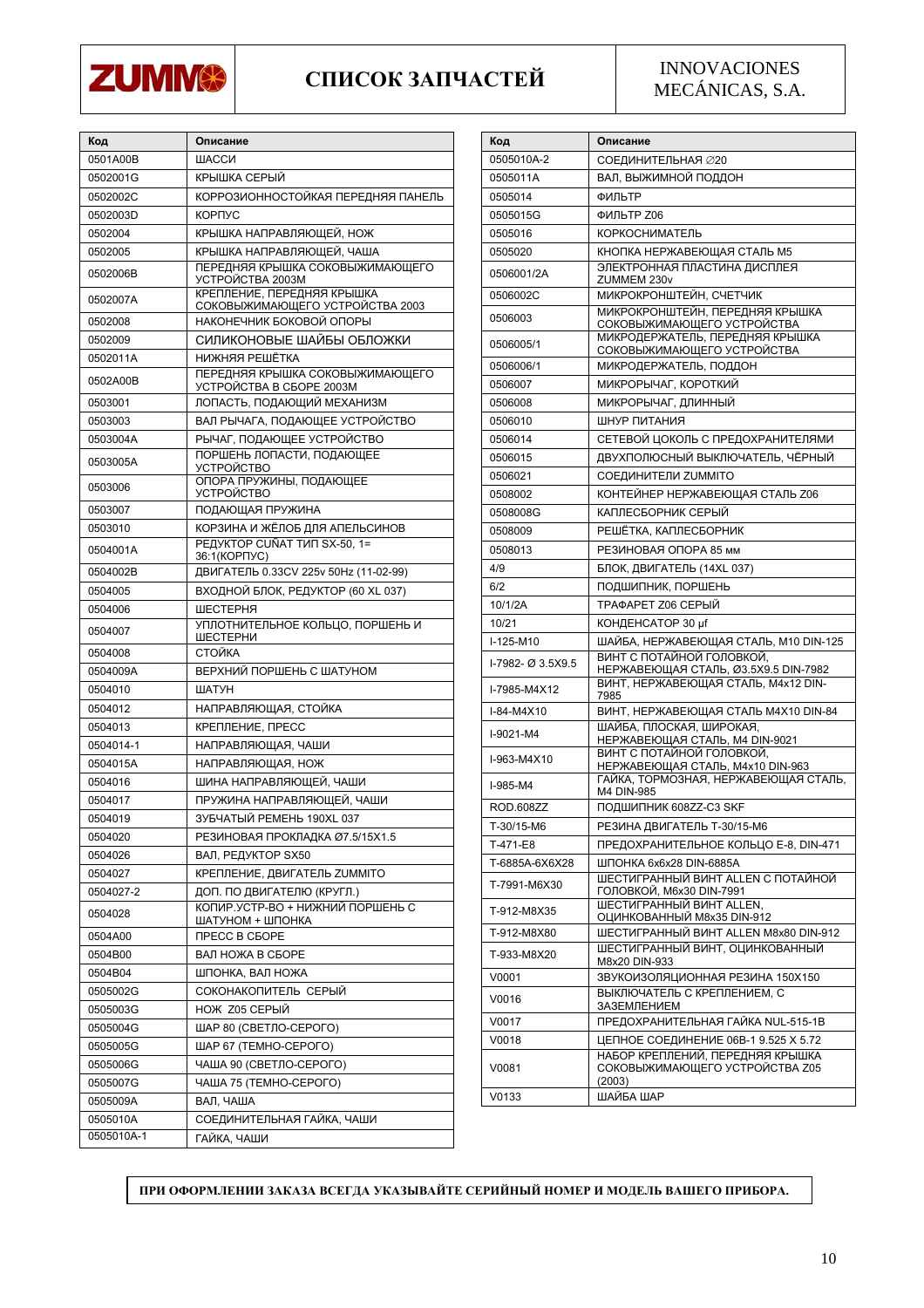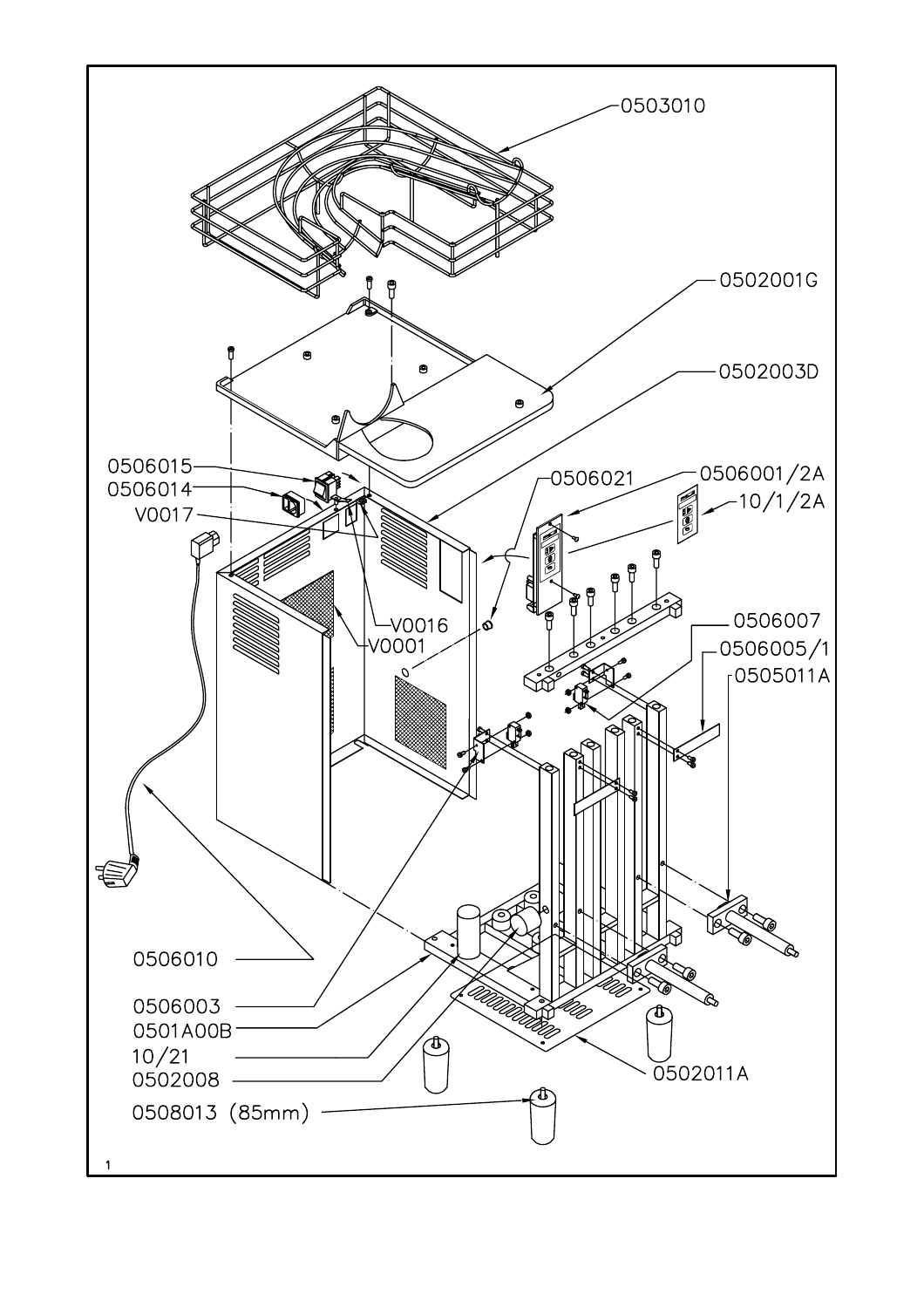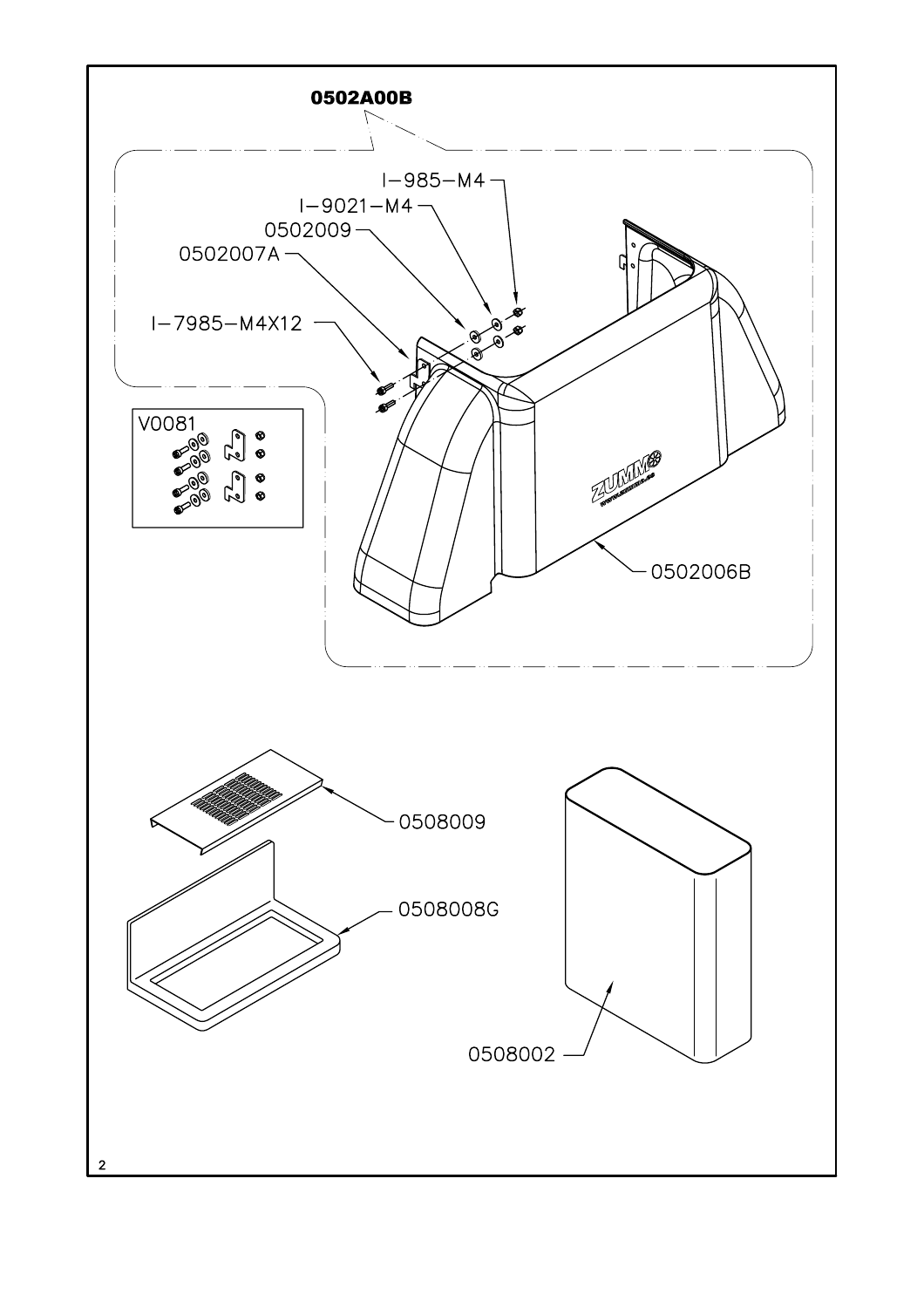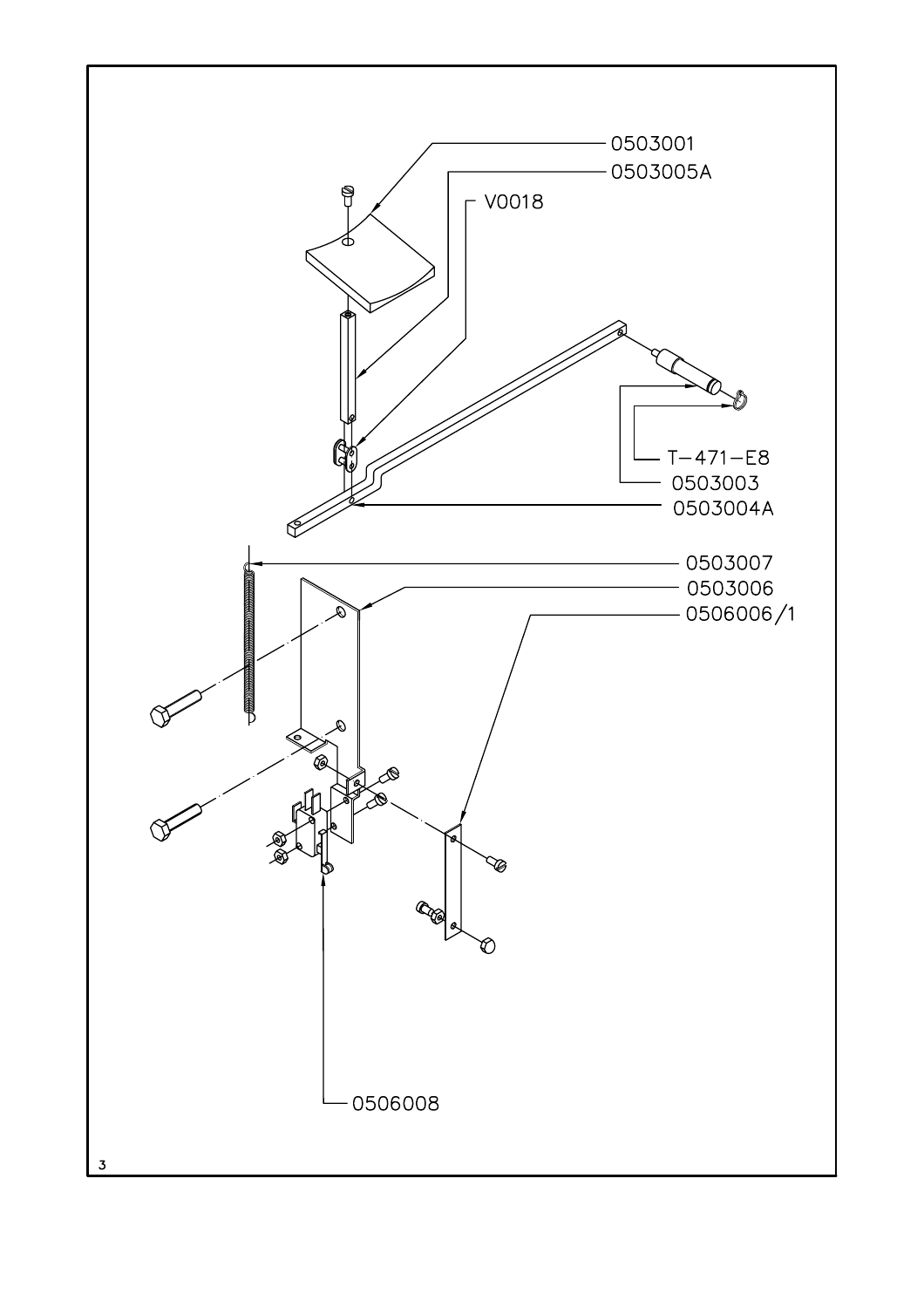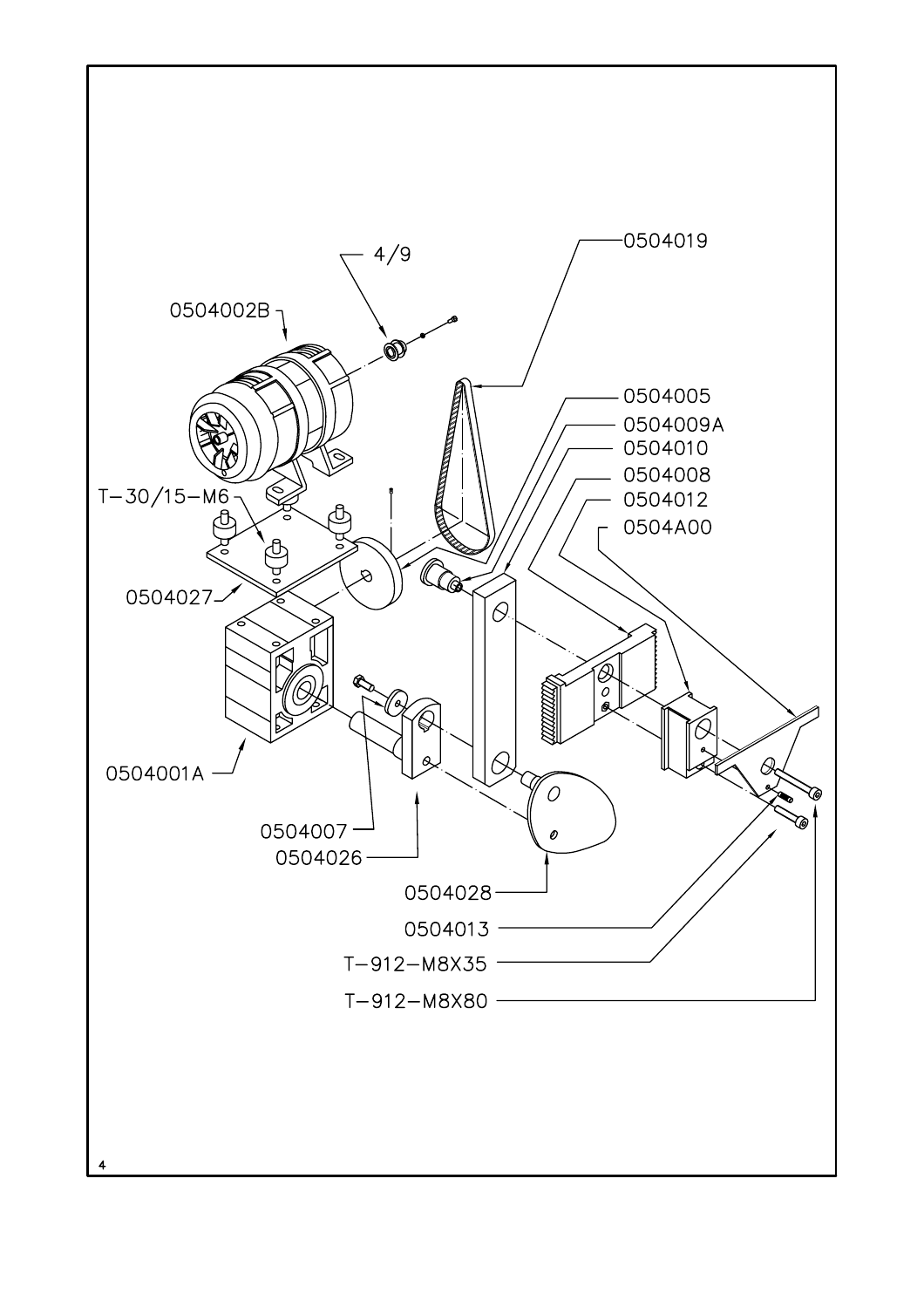![](_page_14_Figure_0.jpeg)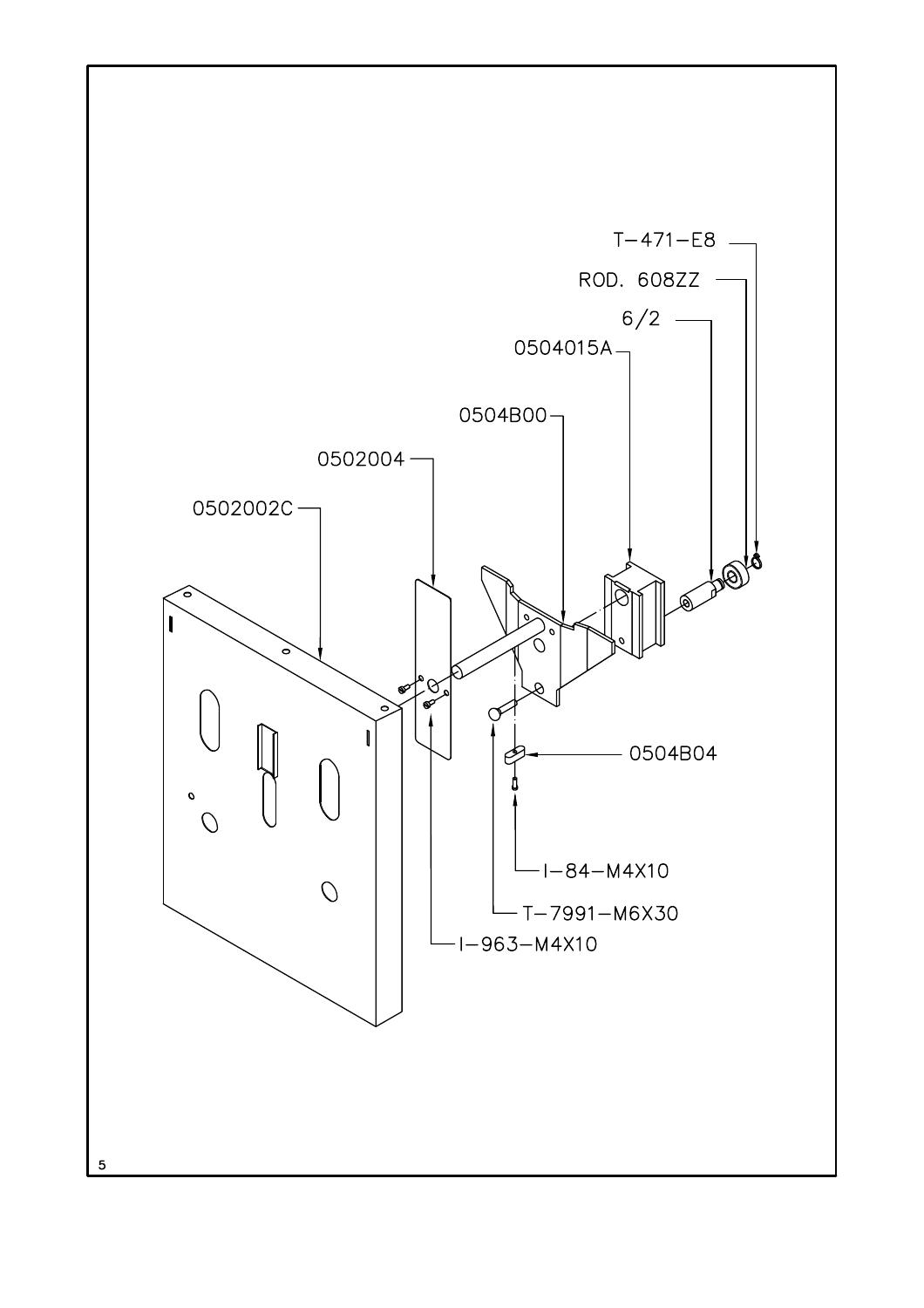![](_page_15_Figure_0.jpeg)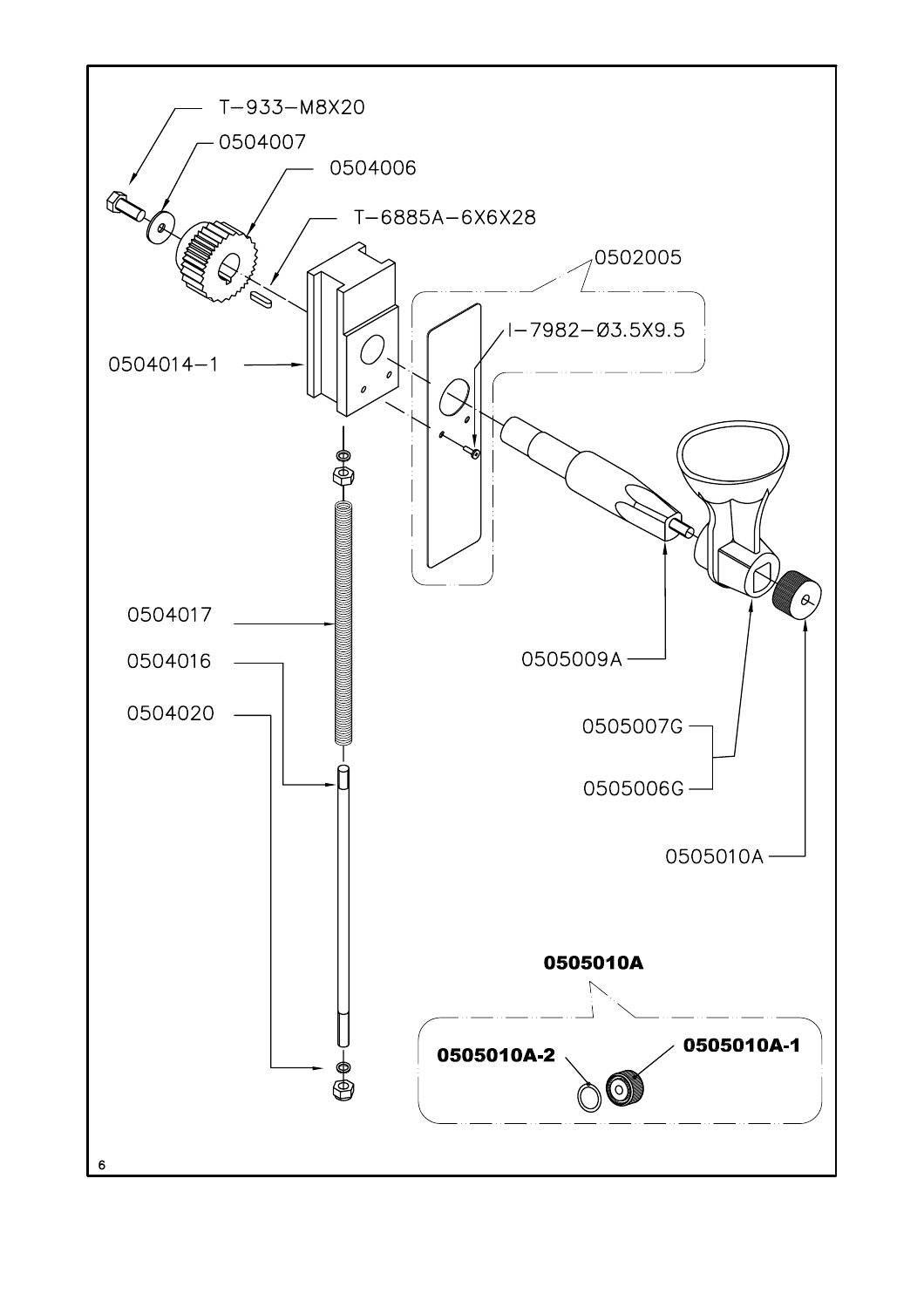![](_page_16_Figure_0.jpeg)